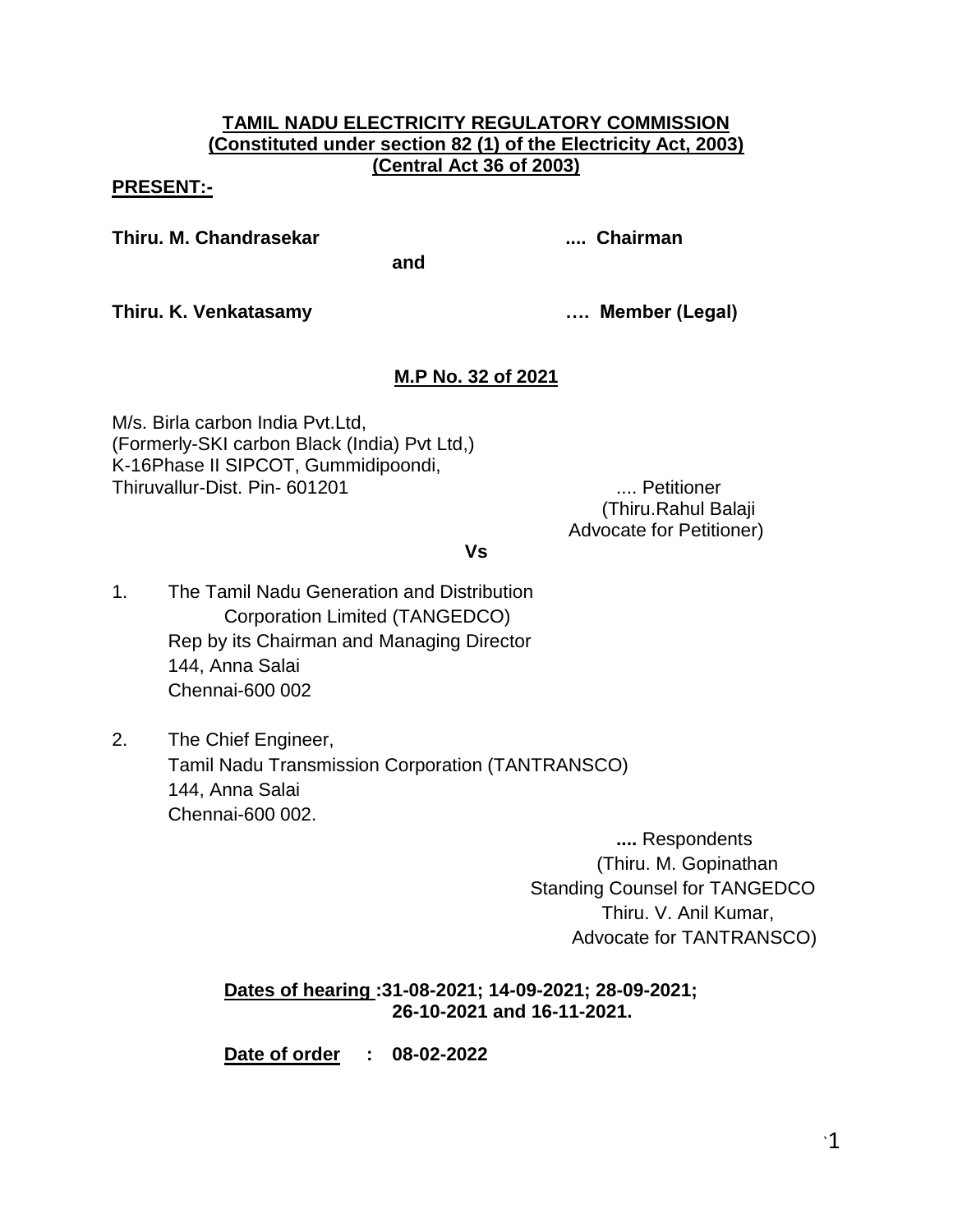The M.P.No.32 of 2021 came up for final hearing on 16-11-2021. The Commission upon perusal of the petition and connected records and after hearing the submissions of the Petitioner and the Respondents hereby makes the following order.

#### **ORDER**

#### **1. Prayer of the Petitioner in M.PNo. 32 of 2021:-**

The prayer of the Petitioner in this M.P.No.32 of 2021 is to issue appropriate directions to the Respondent to levy Additional Surcharge as fixed on Open Access pursuant to orders passed by the Commission in its Order dated 15.04.2021 in M.P.No.18 of 2020 on the units equivalent to the actual quantum of energy in units drawn and consumed as stipulated in Regulation 24(4) of the TNERC Intra State Open Access Regulations, 2014

#### **2. Facts of the Case:**

The petition has been filed by the Petitioner for adherence of the provisions of the TNERC Intra State Open Access Regulations which requires open Access consumers to be billed for additional surcharge on per unit basis on the actual energy drawn during the month through open access, whereas, the Respondents after initially correctly invoicing on such basis have changed the manner of invoicing to the "energy units scheduled" on an incorrect understanding of the orders passed by the Commission. Thus, the Petitioner had filed the instant petition praying the Commission to exercise its Regulatory power and issue appropriate directions to the Respondent to levy Additional Surcharge as fixed on Open Access pursuant to orders passed by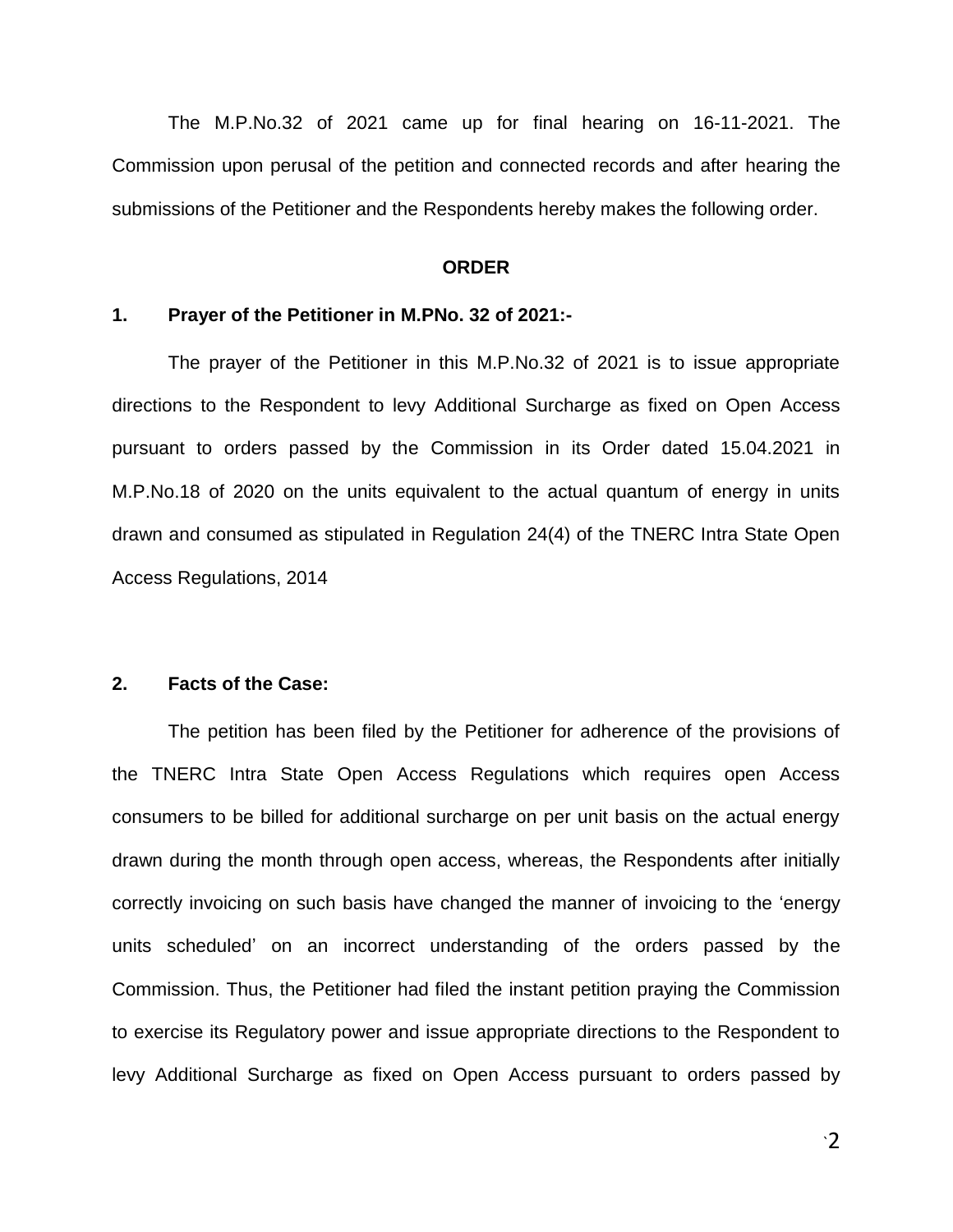theCommission in its Order dated 15.04.2021 in M,P. No. 18 of 2020 on the units equivalent to the *actual quantum of energy in units drawn and consumed*as stipulated in Regulation 24(4) of the TNERC Intra State Open Access Regulations, 2014.

#### **3. Contentions of the Petitioner:**

3.1.The Petitioner is a company registered under the Companies Act, 2013 and is inter alia, engaged in the generation of electricity and utilizes the surplus power generated and its captive generating plant for consumption to consumers in exercise of its right to open access. Petitioner has been selling power so generated to various third party consumers under various Open Access Agreements and has been duly remitting the charges so payable to the Respondents TANGEDCO and TANTRANSCO.

3.2.The instant petition has been filed due to the non-adherence by the Respondents to the provisions of the TNERC Intra State Open Access Regulations which requires open Access consumers to be billed for additional surcharge on per unit basis on the actual energy drawn during the month through open access, whereas, the Respondents after initially correctly invoicing on such basis have changed the manner of Invoicing to the 'energy units scheduled' on an incorrect understanding of the orders passed by the Commission. M.P.18 of 2020 was filed by TANGEDCO under Regulation 24 of the OA Regulations seeking to levy additional surcharge on the basis of their claim that open access consumers by procuring electricity from sources other than the licensee have caused its generation capacity, which has been built based on past and future demands, to be rendered stranded and consequently seeking for fixation of additional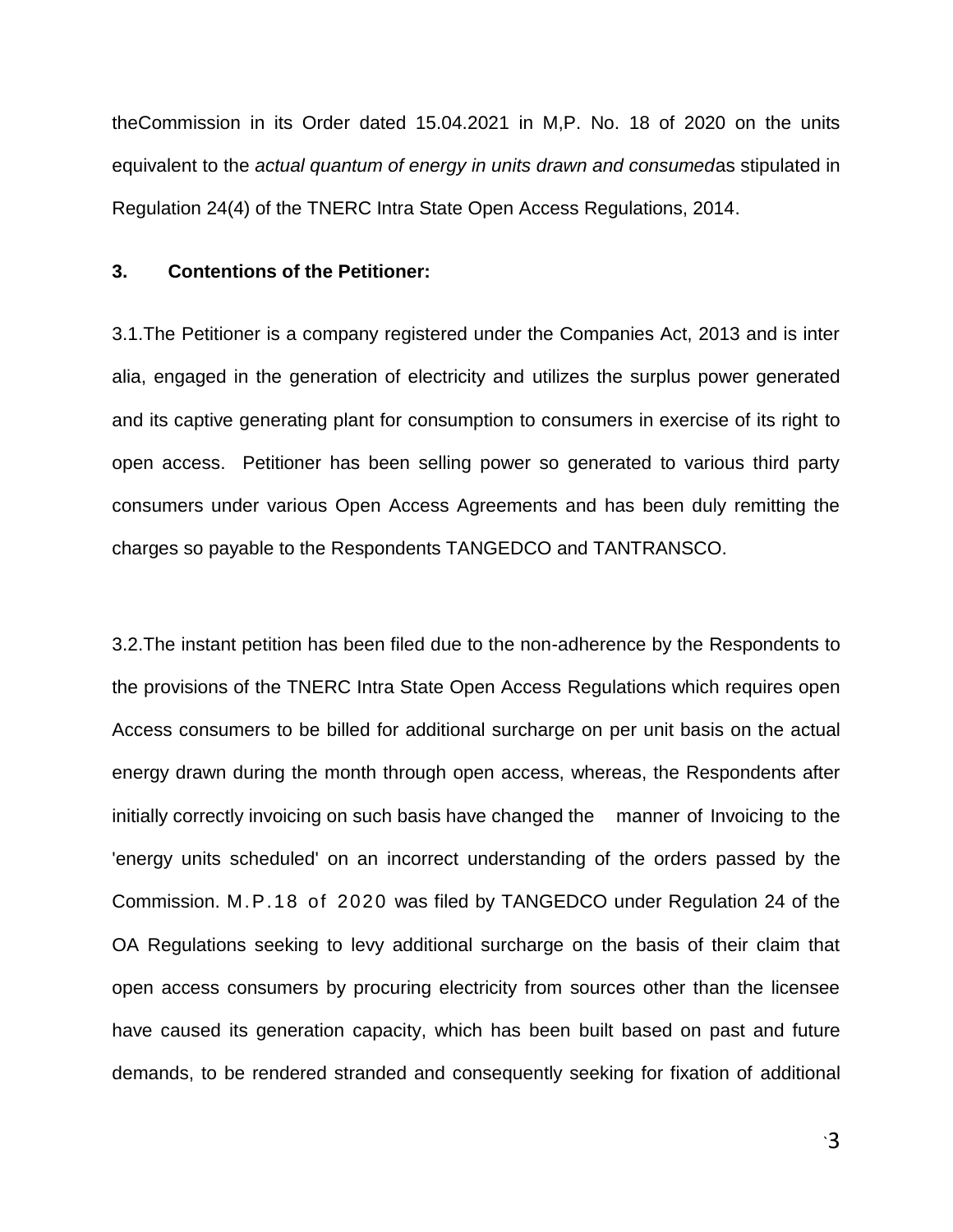surcharge.

The petition under Regulation 24(2) reads as follows:

**"24. Additional Surcharge:** -(1) An open access customer, receiving supplyof electricity from a person other than the distribution licenseeof his area of supply, shall pay to the distribution licenseean additional surcharge on the charges of wheeling, in addition to wheeling charges and cross-subsidy surcharge, to meet out the fixed cost of such distribution licensee arising out of his obligation to supply as provided under subsection (4) of section 42 of the Act.

*(2)* This additional surcharge shall become applicable only if the obligation of the licensee in terms of power purchase commitments has been and continues to be stranded or there is an unavoidable obligation and incidence to bear fixed costs consequent to such a contract. However, the fixed costs related to network assets would be recovered through wheeling charges.

*(3)* The distribution licensee shall submit to the Commission on six monthly basis, a detailed calculation statement of fixed cost which the licensee is incurring towards his obligation to supply. The Commission shall scrutinize the statement of calculation of fixed cost submitted by the distribution licensee and obtain objections, if any, and determine the amount of additional surcharge:

Provided that any additional surcharge so determined by the Commission shall be applicable only to the new open access customers.

*(4)* Additional surcharge determined on per unit basis shall be payable, on monthly basis, by the open access customers based on the actual energy drawn during the month through open access:

Provided that such additional surcharges shall not be levied in case distribution access is provided to a person who has established a captive generation plant for carrying the electricity from such plant to the destination of his own use".

3.3. This Commission was pleased to permit various industry associations and

representative bodies to implead themselves in TANGEDCO"s petition in the interest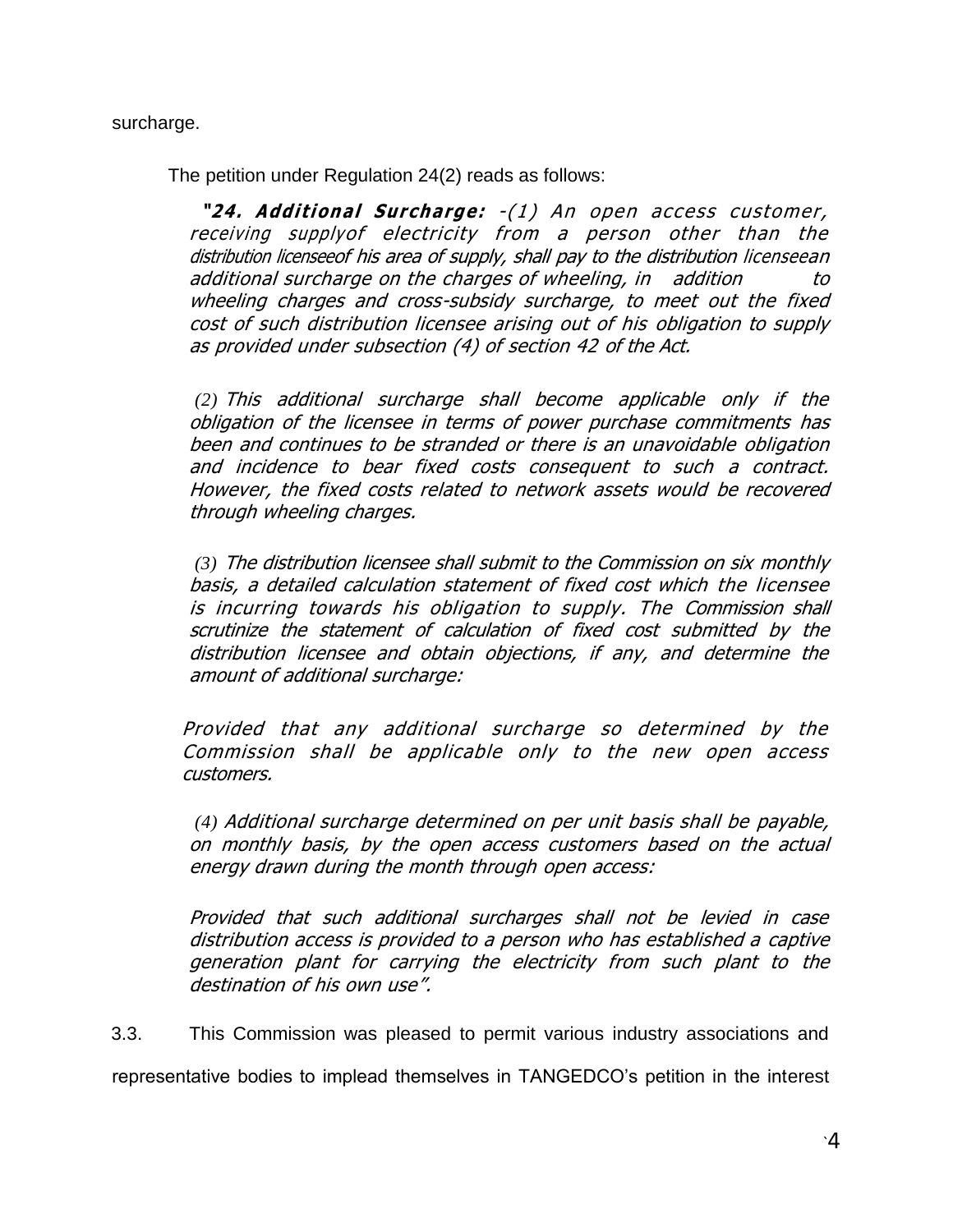of doing complete justice. After a thorough hearing, this Commission was passed an order permitting the levy of additional surcharge at the rate of Rs.0.70 per kWhr. The relevant extract of the final order passed is as follows:

# **"8.22. Applicability of Additional Surcharge:**

In view of the above observations, the Commission decides that –

- The Additional Surcharge as determined under the Table-3 above is applicable to the consumers who purchase the power through Third party Sale and power exchanges (viz., IEX, PXI, etc.,)
- The Open Access consumers shall pay the Additional Surcharge at the rate of Re.0.70 per kWh on the quantum of the electricity scheduled by them.
- The additional surcharge of Re.0.70 per kWh is collectable by the petitioner TANGEDCO from 16.04.2021 to 30<sup>th</sup> September 2021.

3.4. Any order passed by the Commission must be in consonance with the Electricity Act, 2003 ("EA, 2003") and any delegated legislation framed there under including the OA Regulations.

3.5. The Supreme Court of India, in the case of *PTC India v Central Electricity Regulatory Commission* (2010) 4 5CC 603 had an occasion to set out in what manner the powers of the Central Commission under Section 79 of the EA, 2003 is circumscribed by delegated legislation passed under the EA, 2003. It must be noted that such a finding also applies to the powers exercised by the Commission under Section 86 of the EA, 2003 in as much as the State Commission and the Central Commission are both creatures of the Electricity Act, 2003 and performing quasi-judicial, administrative and rulemaking functions over a specifically enumerated list of subjects. Relevant extracts from the said judgment is as follows:

"As stated above, the 2003 Act has been enacted in furtherance of the policy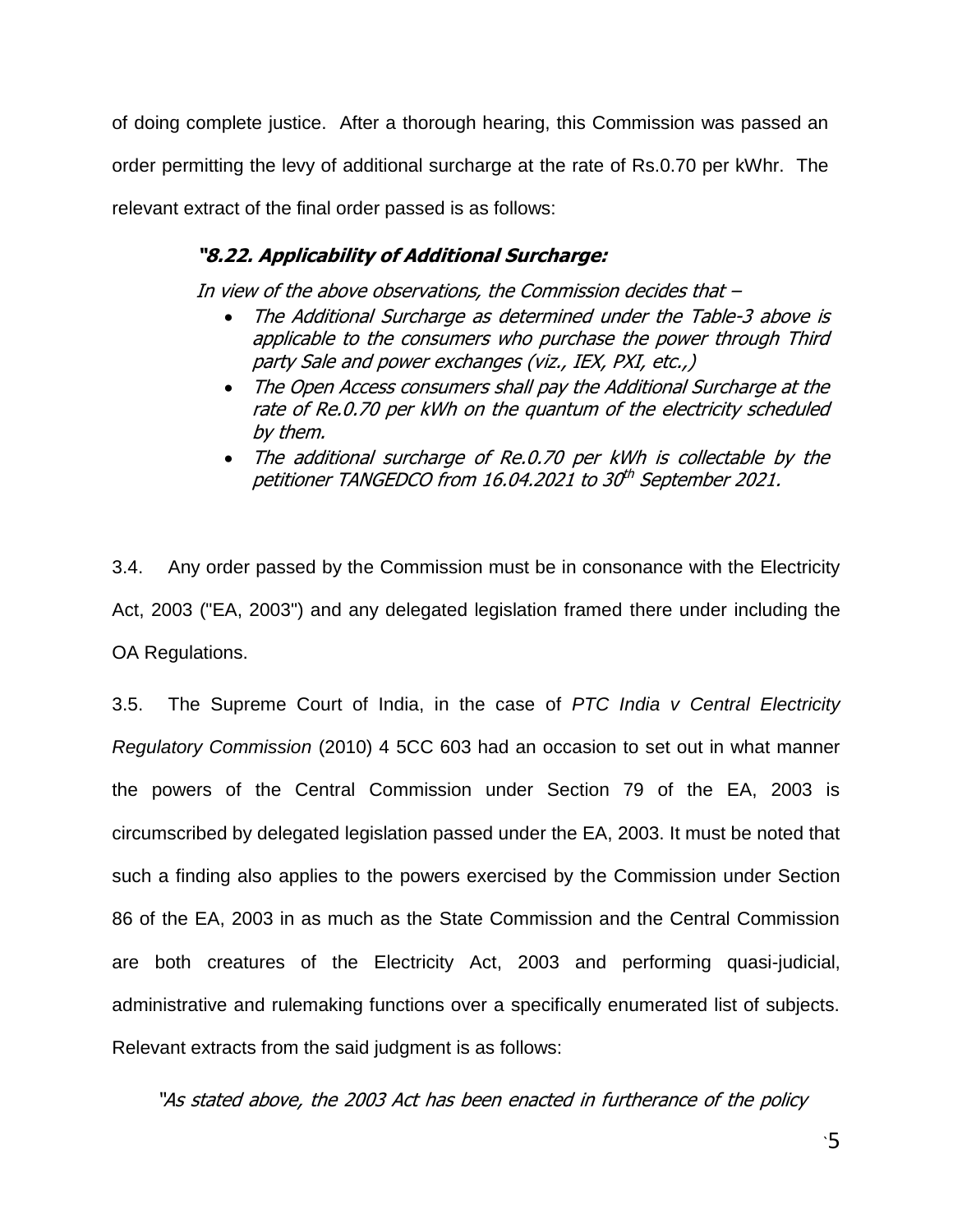envisaged under the Electricity Regulatory Commissions Act, 1998 as it mandates establishment of an independent and transparent Regulatory Commission entrusted with wide ranging responsibilities and objectives inter alia including protection of the consumers of electricity. Accordingly, the Central Commission is set up under Section 76(1) to exercise the powers conferred on, and in discharge of the functions assigned to, it under the Act. On reading Sections 76(1) and 79(1) one finds that Central Commission is empowered to take measures/steps in discharge of the functions enumerated in Section 79(1) like to regulate the tariff of generating companies, to regulate the inter-State transmission of electricity, to determine tariff for inter-State transmission of electricity, to issue licenses, to adjudicate upon disputes, to levy fees, to specify the GridCode, to fix the trading margin in inter-State trading of electricity, if considered necessary, etc.. These measures, which the Central Commission is empowered to take, have got to be in conformity with the regulations under Section 178, wherever such regulations are applicable. Measures under Section 79(1), therefore, have got to be in conformity with the regulations under Section 178. To regulate is an exercise which is different from making of the regulations.

….

However, if there is a regulation under Section 178 in that regard then the Order levying fees under Section 79(1)(g) has to be in consonance with such regulation. Similarly, while exercising the power to frame the terms and conditions for determination of tariff under Section 178, the Commission has to be guided by the factors specified in Section 61. It is open to the Central Commission to specify terms and conditions for determination of tariff even in the absence of the regulations under Section 178.

However, if a regulation is made under Section 178, then, in than event, framing of terms and conditions for determination of tariff under Section 61 has to be in consonance with the regulation under Section 178. One must keep in mind the dichotomy between the power to make a regulation under Section 178 on one hand and the various enumerated areas in Section 79(1) in which the Central Commission is mandated to take such measures as it deems fit to fulfill the objects of the 2003 Act.

…..

The above two citations have been given by us only to demonstrate that under the 2003 Act, applying the test of "general application", a Regulation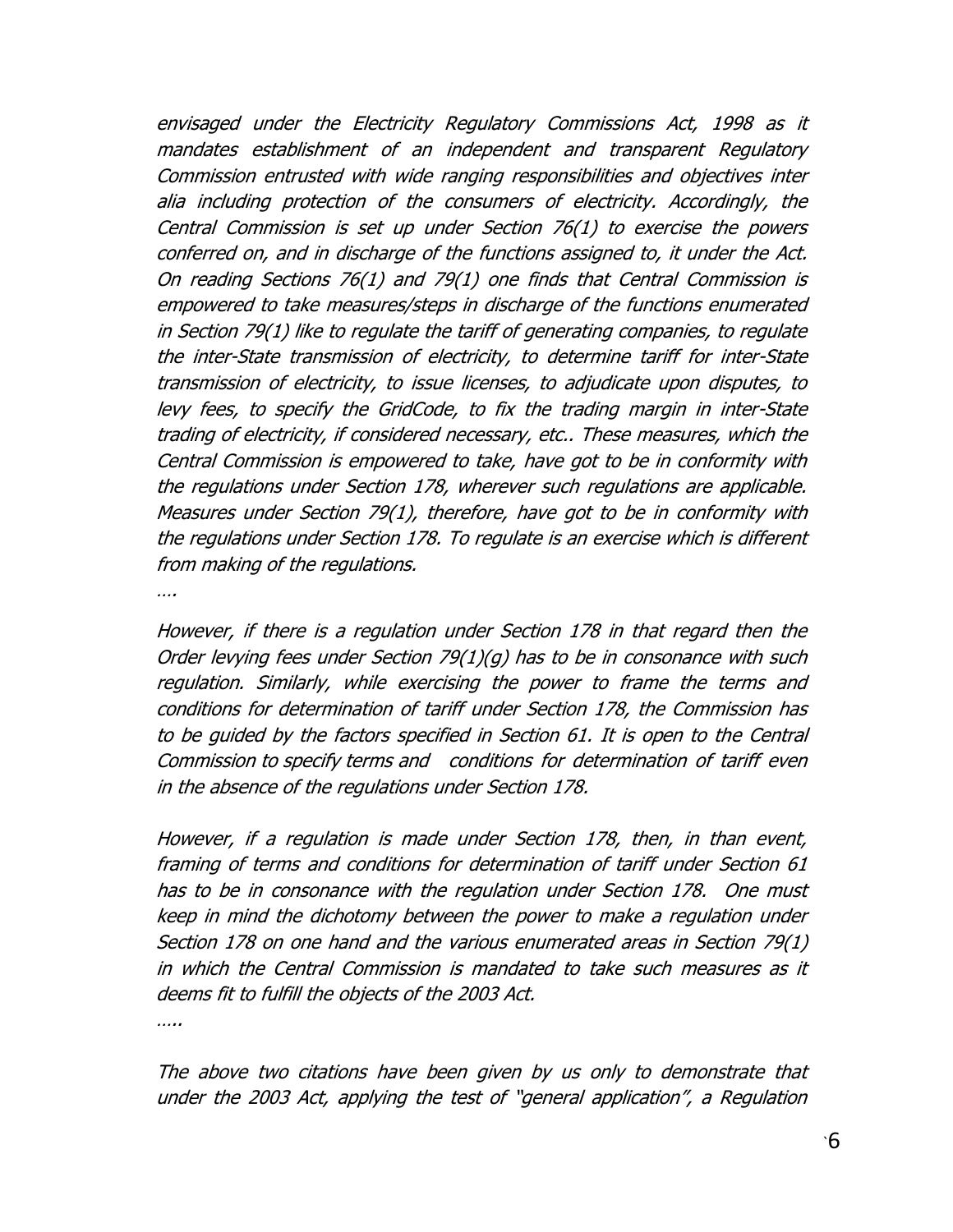stands on a higher pedestal vis-"-vis an Order (decision) of CERC in the sense that an Order has to be in conformity with the regulations."

3.6. Therefore, it is incumbent on all parties including the petitioner, the licensees as also the Commission to ensure that orders passed by it are read and applied in conformity with the Regulations framed. However, in the instant case, the Order dated 15.04.2021 has utilized the words 'quantum of electricity scheduled by them' as the measure which is in stark contrast to the OA Regulations and applying such methodology there is a detrimental and prejudicial impact on the industry as a whole.

3.7. If at all, an inadvertent error has crept into the final order passed as extracted above. There is a difference between the scheduled energy and the actual energy drawn by a consumer, as there is a significant amount of energy that is lost in the form of transmission and distribution losses, line loss etc. as also for other reasons resulting in a mismatch.

3.8. Illustratively, the following scenario may be considered:

- A generator contracts to sell a quantum of 2MW (this translates to1548264 units) to a third party open access consumer. This is the scheduled demand of a consumer. The actual energy drawn by the consumer is 1487727 units, because of energy loss that occurs during transmission and distribution. (Difference in units – 60,537)
- Further, often times the generator is also unable to inject 100% of the contracted quantum due to technical reasons that would include transmission and distribution issues, grid situation, voltage etc. thereby reducing the quantum of energy consumed by the third party open access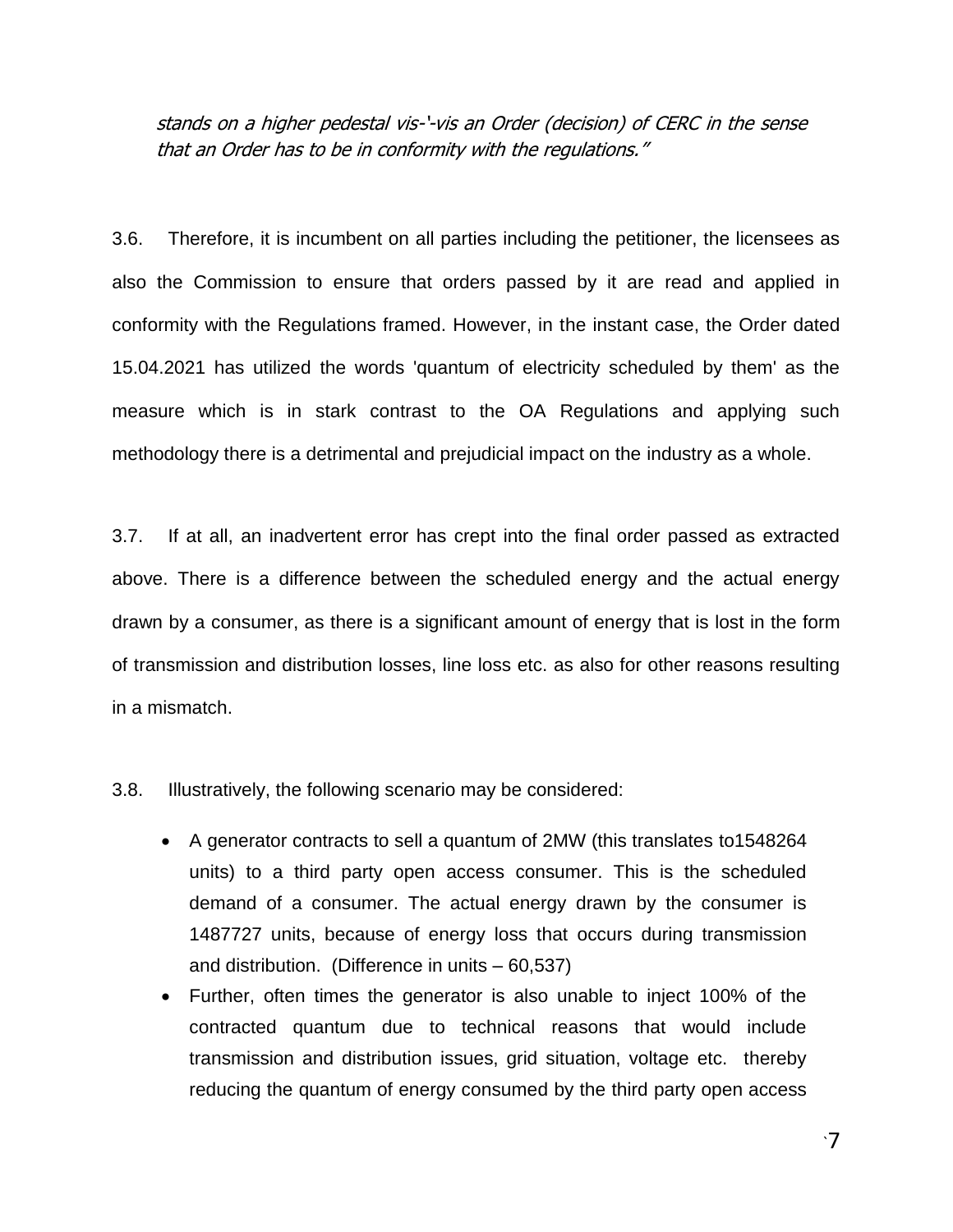consumer.

 If additional surcharge is levied on the contracted and scheduled quantum as opposed the actual energy drawn by an open access consumer, consumers are mulcted with heavy charges which does not find any grounding in law. It is submitted that in view of the above, TANGEDCO has started levying additional surcharge on third party consumers of the petitioner generator on the contracted and scheduled quantum in units as opposed to the actual energy drawn, which is not stipulated by the OA Regulations. Petitioner is attaching sample bills of some of the Petitioner"s consumers for the month of May 2021 along with this petition. Naturally, such amount not constituting energy consumed by such consumers, the petitioner has to bear the costs as its contract, which is in accordance with regulations would only allow recovery of units consumed.

3.9. A bare reading of Regulation 24(4) makes it amply clear that additional surcharge ought to be levied only on the actual energy drawn by an open access consumer. In view of the same, Petitioner's contracts with its consumers are predicated on this settled law.

3.10.TANGEDCO has suddenly adopted this new approach to the levy of additional surcharge by taking advantage of the words in paragraph 8.22 of the Commission's order dated 15.04.2021 in M.P.No. 18 of 2020 ignoring the regulations which binds them. Further, such a computation methodology runs in complete contravention to the express wordings of the OA Regulations.

3.11.It is settled law that when the words of a statute or rule are clear, there can be no room for any purposive interpretation or two ways of interpreting the same and the statute has to be followed as is. In the instant case, the Regulation 24(4) is clear in its language and there can be no two ways of interpreting the same.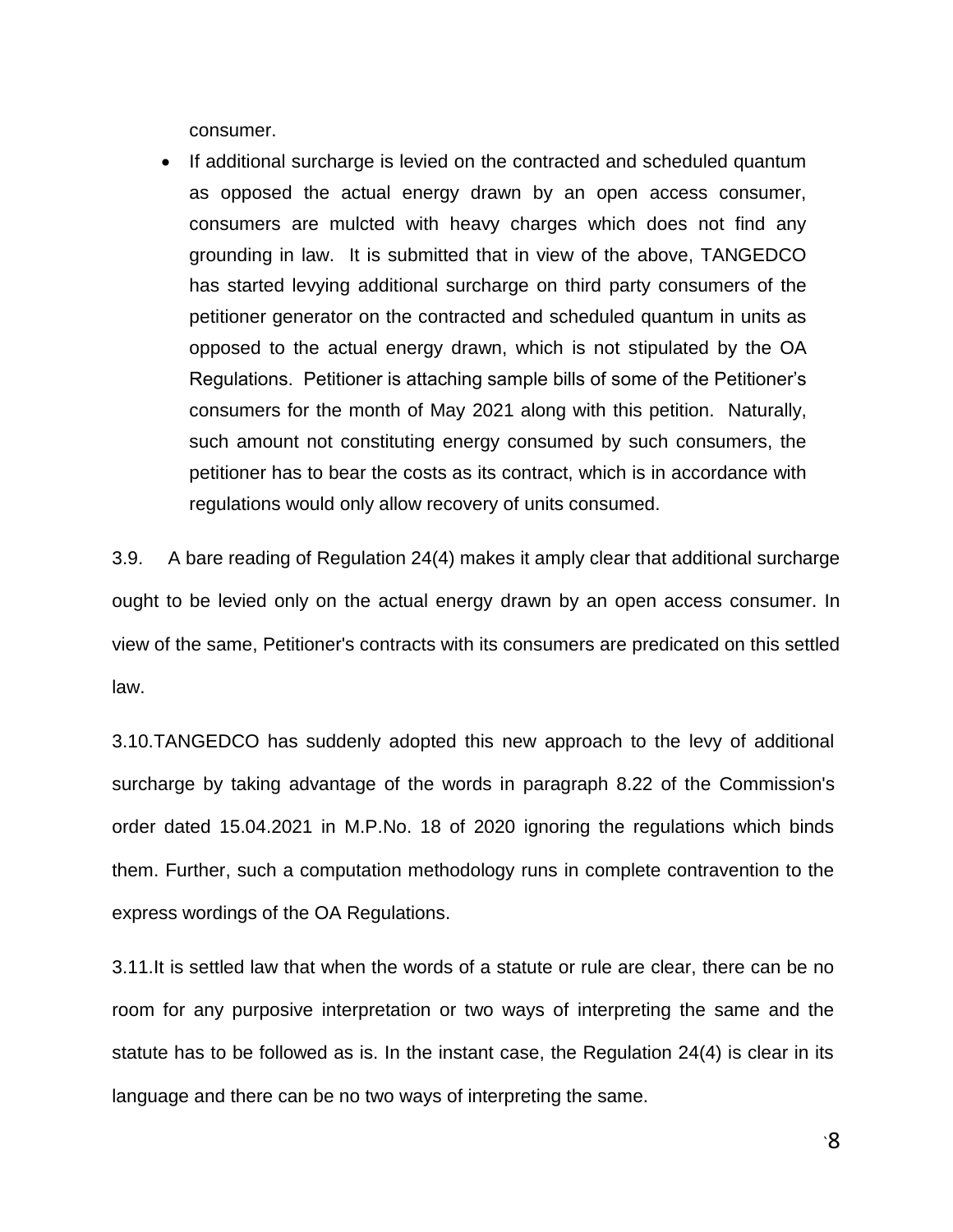3.12. The Petitioner therefore issued a letter dated 17.06.2021 seeking for an appropriate change in the billing and provided all details and also the legal position. However the respondents have continued to act contrary to the regulations leaving the petitioner with no option than to approach this Commission.

3.13.If this new approach of the TANGEDCO is left unchecked, several generators and third party open access consumers will be mulcted with heavy charges on a monthly basis which finds no authority in law. It is therefore, emergent that this Commission issues appropriate billing directions in exercise of its regulatory power and clarifies the manner of levy of additional surcharge fixed is to be charged on units consumed.

#### **4. Contentions of the First Respondent -:-**

4.1. The open access consumers are liable to pay Additional Surcharge as per the following legal provisions.

a) Section 40 of Electricity Act 2003 describes the duties of TransmissionLicensee related to Open Access as follows:

*―(c) to provide non-discriminatory open access to its transmission system for use by-*

*(i) any licensee or generating company on payment of the transmission charges; or* 

*(ii) any consumer as and when such open access is provided by the State Commission under sub-section (2) of section 42, on payment of the transmission charges and a surcharge thereon, as may be specified by the State Commission:* 

*Provided that such surcharge shall be utilised for the purpose of meeting the requirement of current level cross-subsidy:*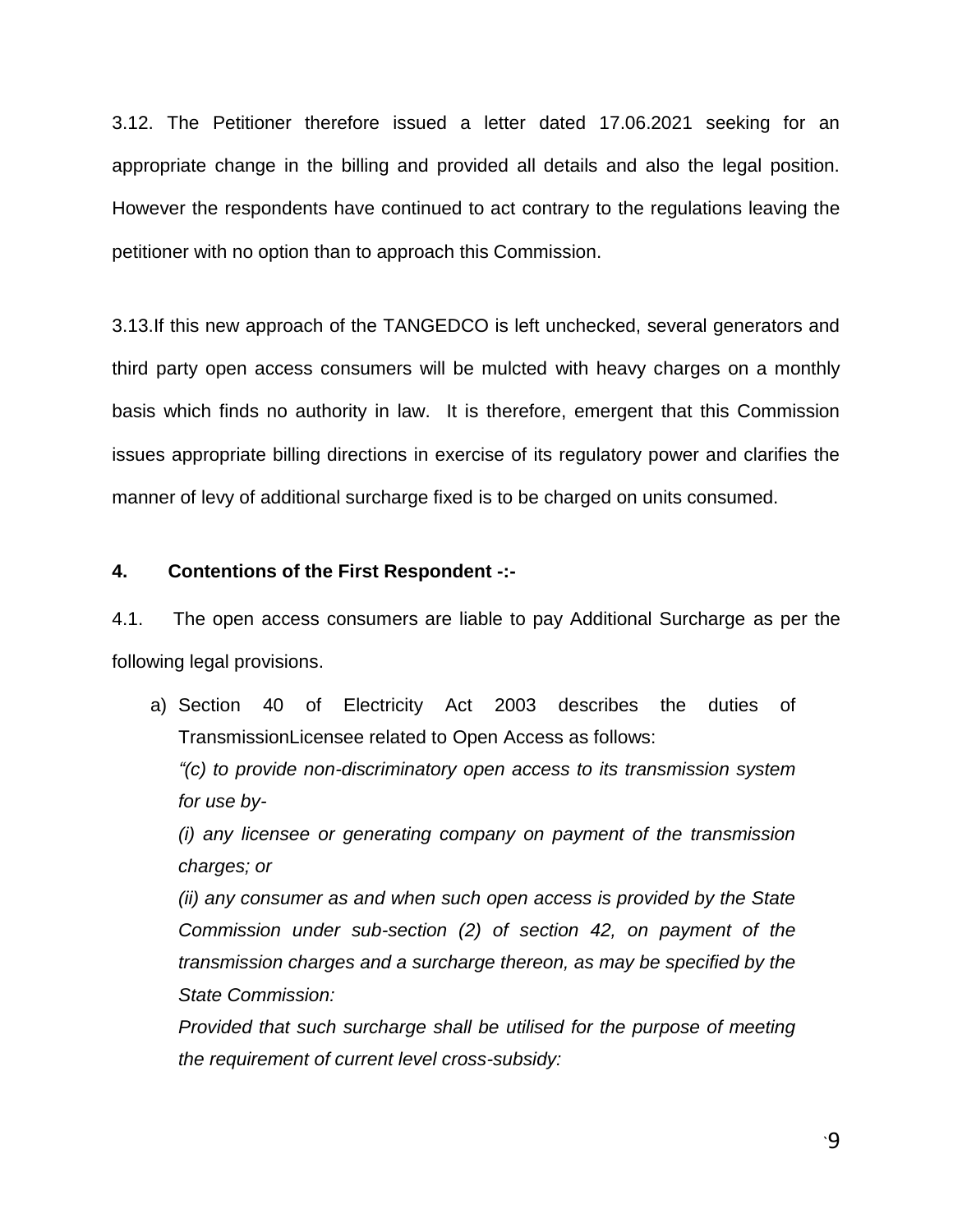*Provided further that such surcharge and cross subsidies shall be progressively reduced in the manner as may be specified by the State Commission:*

*Provided also that the manner of payment and utilisation of the surcharge shall be specified by the State Commission.*

*Provided also that such surcharge shall not be leviable in case open access is provided to a person who has established a captive generating plant for carrying the electricity to the destination of his own use.*

b) The Section 42 (2) of the Electricity Act 2003 describes the duties of distribution licensee related to open access as follows:

*―The State Commission shall introduce open access in such phases and subject to such conditions, (including the cross subsidies, and other operational constraints) as may be specified within one year of the appointed date by it and in specifying the extent of open access in successive phases and in determining the charges for wheeling, it shall have due regard to all relevant factors including such cross subsidies, and other operational constraints:* 

*Provided that such open access shall be allowed on payment of a surcharge in addition to the charges for wheeling as may be determined by the State Commission:* 

*Provided further that such surcharge shall be utilised to meet the requirements of current level of cross subsidy within the area of supply of the distribution licensee:* 

*Provided also that such surcharge and cross subsidies shall be progressively reduced in the manner as may be specified by the State Commission:* 

*Provided also that such surcharge shall not be leviable in case open access is provided to a person who has established a captive generating plant for carrying the electricity to the destination of his own use:‖* 

c) Further, Section 42 (4) of the Act provides following provisions related to 'Additional Surcharge'.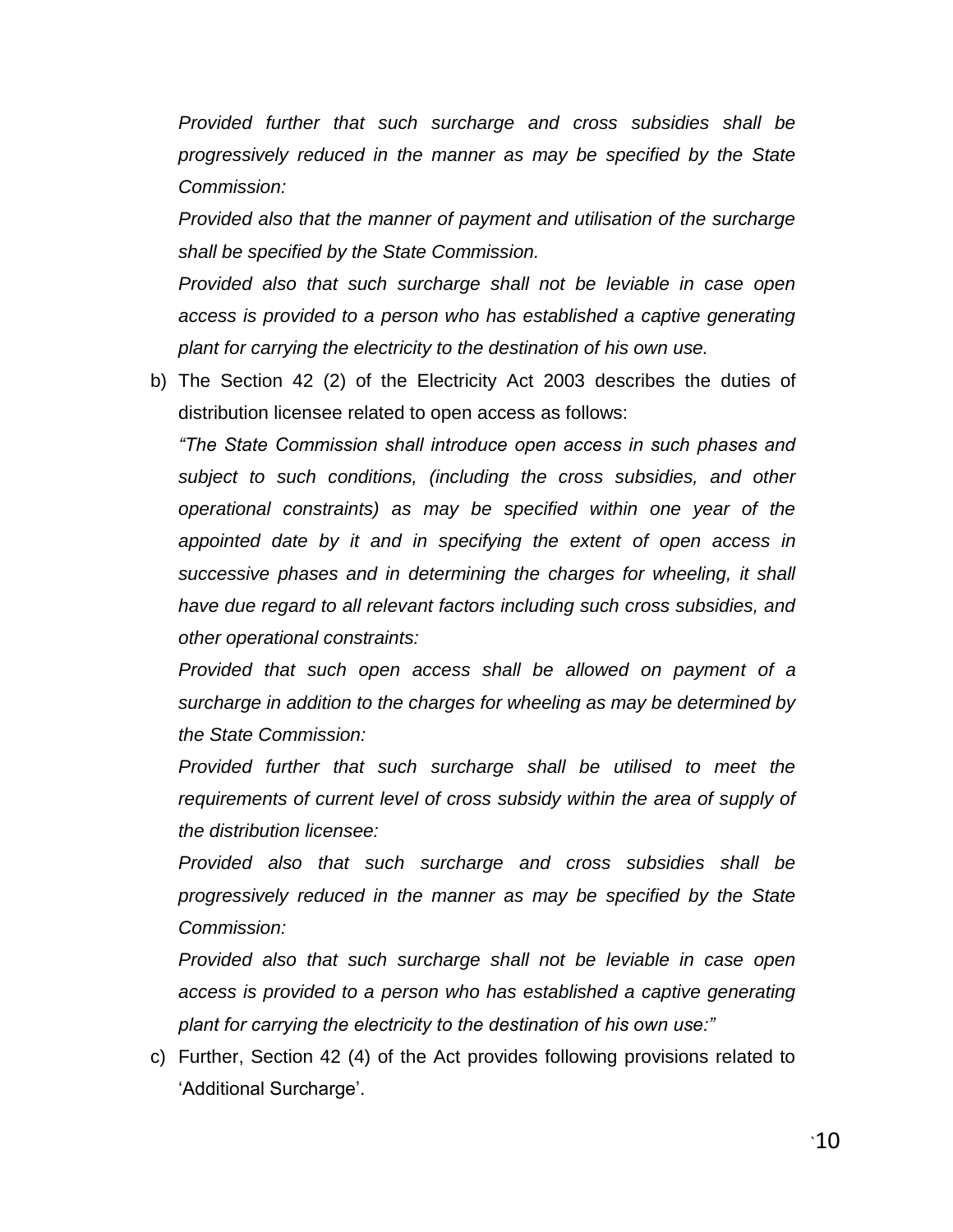*―Where the State Commission permits a consumer or class of consumers to receive supply of electricity from a person other than the distribution licensee of his area of supply, such consumer shall be liable to pay an additional surcharge on the charges of wheeling, as may be specified by the State Commission, to meet the fixed cost of such distribution licensee arising out of his obligation to supply.‖* 

4.2. The Regulation 24 of TNERC(Grid connectivity and Intra-State Open Access) Regulations, 2014, provides following provisions, which deal with "Additional Surcharge"

"*24. Additional Surcharge. –*

*(1) An open access customer, receiving supply of electricity from a person other than the distribution licensee of his area of supply, shall pay to the distribution licensee an additional surcharge on the charges of wheeling, in addition to wheeling charges and cross-subsidy surcharge, to meet out the fixed cost of such distribution licensee arising out of his obligation to supply as provided under subsection (4) of section 42 of the Act.*

*(2) This additional surcharge shall become applicable only if the obligation of the licensee in terms of power purchase commitments has been and continues to be stranded or there is an unavoidable obligation and incidence to bear fixed costs consequent to such a contract. However, the fixed costs related to network assets would be recovered through wheeling charges.*

*(3) The distribution licensee shall submit to the Commission on six monthly basis, a detailed calculation statement of fixed cost which the licensee is incurring towards his obligation to supply. The Commission shall scrutinize the statement of calculation of fixed cost submitted by the distribution licensee and obtain objections, if any, and determine the amount of additional surcharge:*

*Provided that any additional surcharge so determined by the Commission shall be applicable only to the new open access customers.*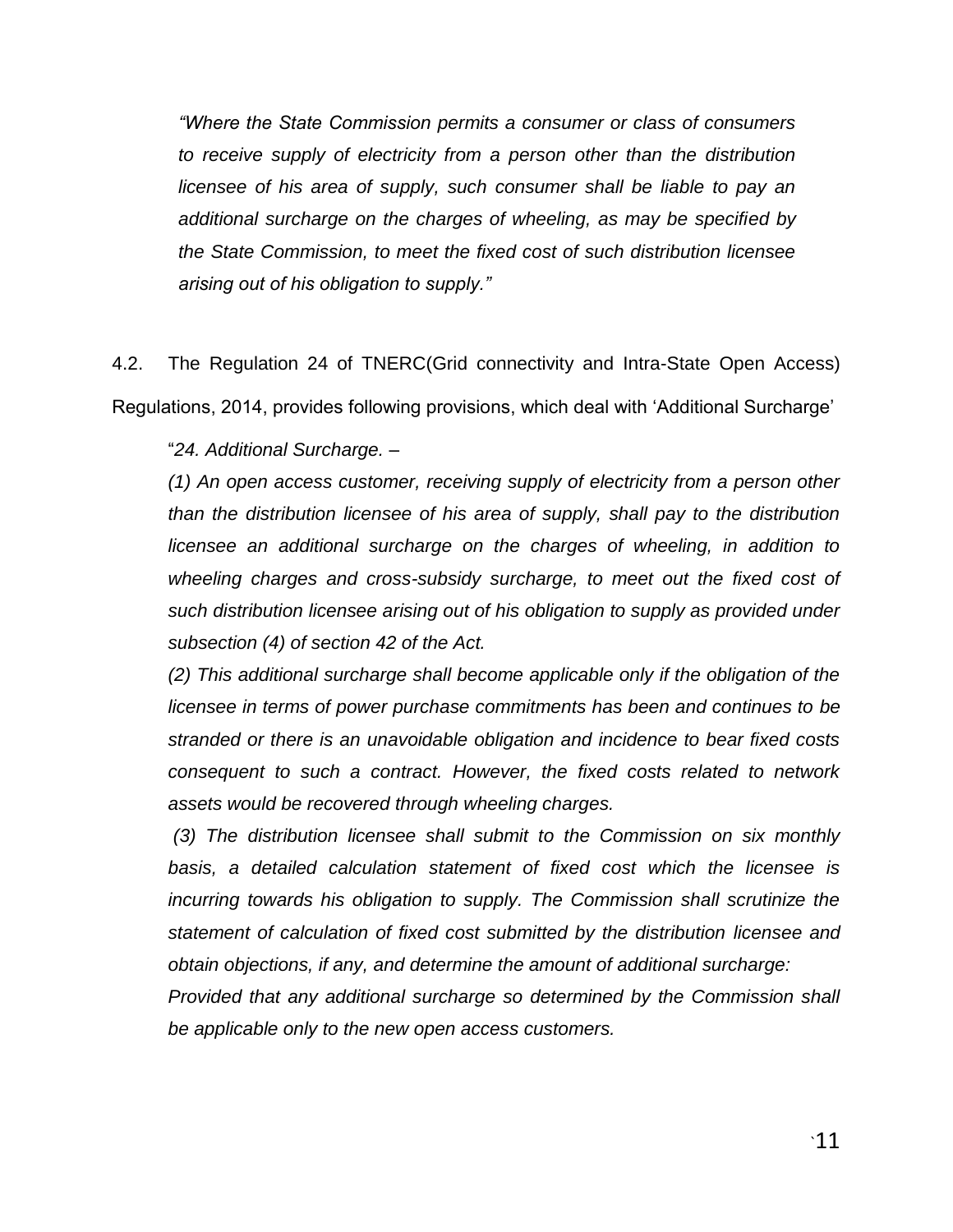*(4) Additional surcharge determined on per unit basis shall be payable, on monthly basis, by the open access customers based on the actual energy drawn during the month through open access:*

*Provided that such additional surcharges shall not be levied in case distribution access is provided to a person who has established a captive generation plant for carrying the electricity from such plant to the destination of his own use.*

4.3. A petition was filed before the Commission as per the provisions in the Regulation 24 of the TNERC Grid Connectivity and Intra State Open Access Regulations 2014 and admitted as M.P.No.18 of 2020.

4.4. TANGEDCO considered OA Energy consumption for arriving additional Surcharge instead of OA scheduled energy, since Cross subsidy is also being collected for the units consumed from Open Access. It is further submitted that apportionment of cost should be for actual utilisation only.

4.5. The following stakeholders raised the objections regarding above methodology.

- Indian Electricity Exchange Limited (No.IEX/RA/108/20-21 27th Jan., 2021) in its objection has stated as follows: 2.7.) 3. Inadvertent errors in the revised computations of ASC of Rs. 1.23/kWh: a) Notwithstanding the fallacies and deficiencies in the claim itself, the computation of revised claim of Rs.1.23/kWh suffers from few anomalies, as mentioned below for such items: S.N 28-OA scheduled energy corresponding to OA allowed (avg.) of 469.84 MW should be considered.
- Tamil Nadu Spinning Mills" Association (Date: 28.01.2021) in its objection has stated as follows:

Inadvertent errors in the revised computations of ASC of Rs.1.23/kWh: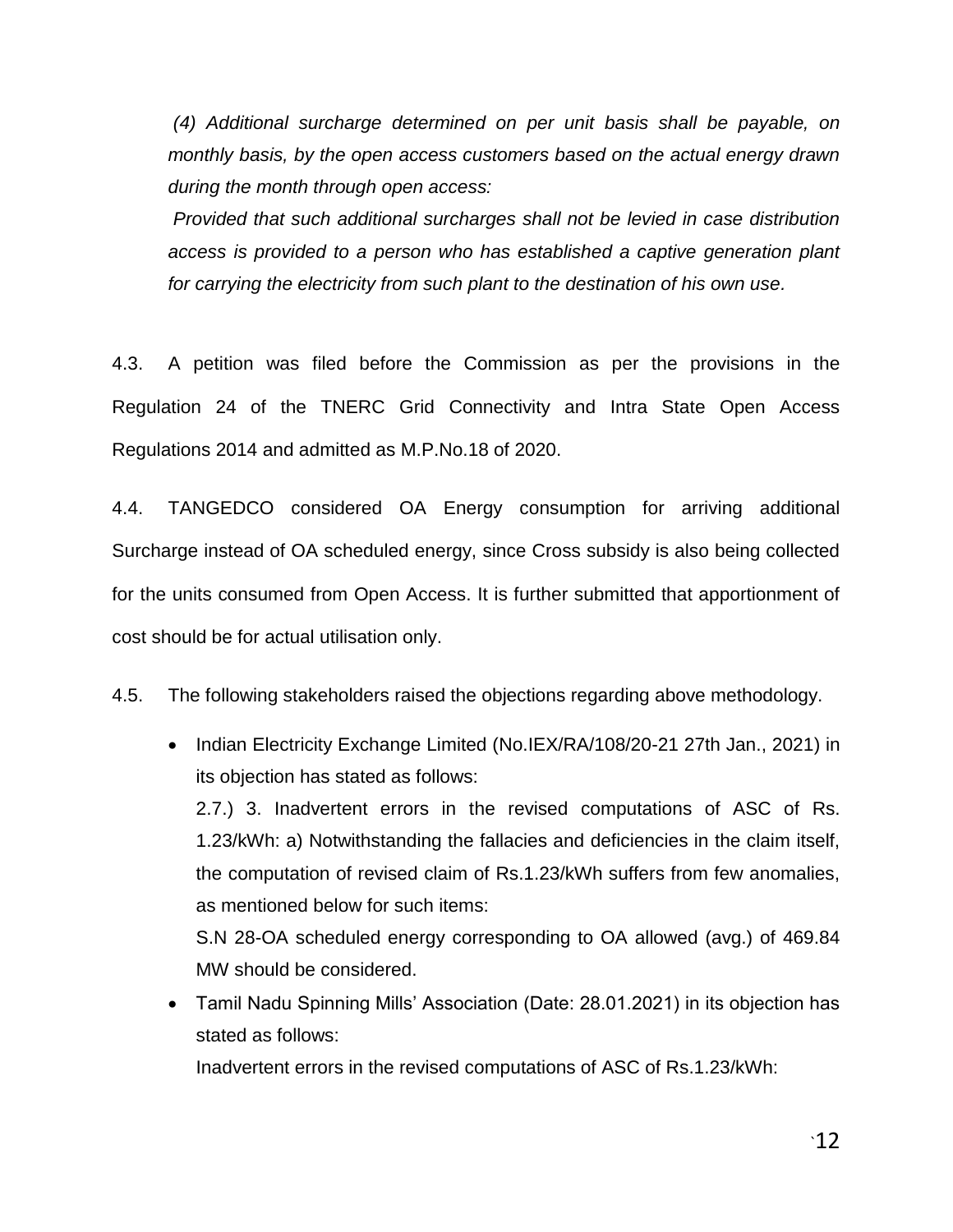73. Notwithstanding the fallacies and deficiencies in the claim itself, the computation of revised claim of Rs.1.23/kWh suffers from few anomalies, as mentioned below for such items:

iii. S.N 28-OA scheduled energy corresponding to OA allowed (avg.) of 469.84 MW should be considered.

• Tamil Nadu Electricity Consumers' Association in its objection has stated as follows:

73. Notwithstanding the fallacies and deficiencies in the claim itself, the computation of revised claim of Rs. 1.23/kWh suffers from few anomalies, as mentioned below for such items:

iii. S.N 28- OA scheduled energy corresponding to OA allowed (avg.) of 469.84 MW should be considered.

4.6. After considering the views and suggestion the Commission passed the order in M.P.No.18 of 2020 dated 15.04.2021 as follows.

*―8.22. Applicability of Additional Surcharge: In view of the above observations, the Commission decides that –*

- *The Additional Surcharge as determined under the Table-3 above is applicable to the consumers who purchase the power through Third party Sale and power exchanges (viz., IEX, PXI, etc.,)*
- *The Open Access consumers shall pay the Additional Surcharge at the rate of Re.0.70 per kWh on the quantum of the electricity scheduled by them.*
- *The additional surcharge of Re.0.70 per kWh is collectable by the petitioner TANGEDCO from 16.4.2021 to 30th September 2021.‖*

4.7. TANGEDCO is following the order without any deviations and has billed the Additional Surcharge for the Scheduled Energy only.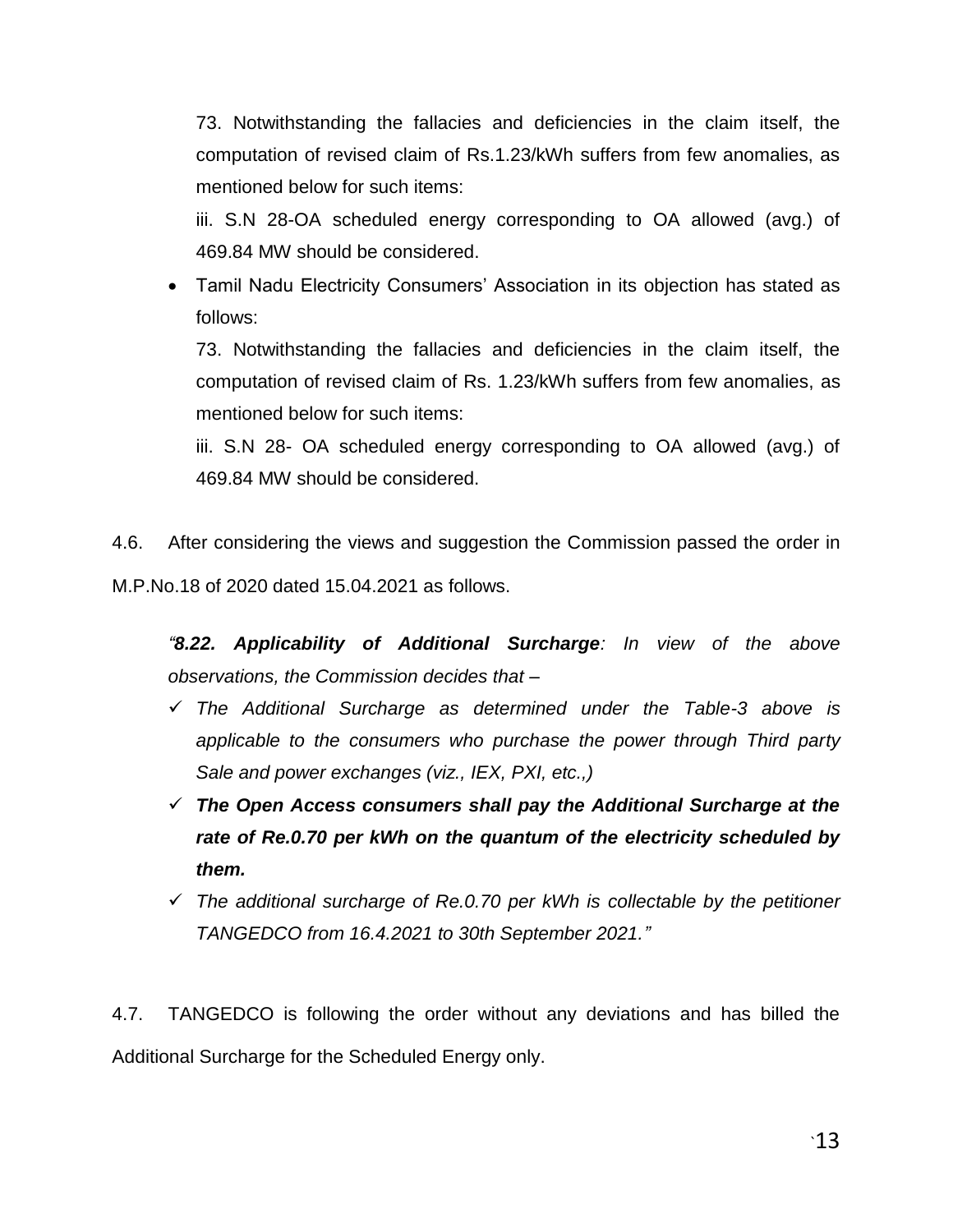4.8. The Hon"ble Gujarat Electricity Regulatory Commission in its order dated 12.03.2014 in the Petition No.1302 of 2013, for determination of additional surcharge in para 11 is as follows.

"In view of above observations, we decide that the present petition succeeds. The petitioner is eligible to recover the additional surcharge as per the provisions of the Electricity Act, 2003, National Electricity Policy, Tariff Policy and GERC (Terms and Conditions of Intra-State Open Access) Regulations, 2011. The Additional Surcharge determined based on the data for period April, 2013 to September, 2013 of the petitioner works out to Rs. 0.42 per kWh. The additional surcharge of Rs 0.42 per kWh shall be applicable to the consumers of the co-petitioner, viz. MGVCL, UGVCL, PGVCL and DGVCL, who avail power through open access from any source other than their respective DISCOMs and for the open access transaction commencing from 1st April, 2014 to 30th September, 2014. **The Additional Surcharge shall be levied on the quantum of electricity scheduled by such consumers.**"

4.9. In view of the above reasons it is humbly prayed to dismiss the petition and thus render Justice.

### **5. Rejoinder filed by the Petitioner:**

5.1.The Petitioner seeks to set forth the method in which the additional surcharge and cross subsidy surcharges are calculated by TANGEDCO for a consumer procuring energy from IEX or for a generator for supply to IEX, for ease of understanding. As per the interstate deviation settlement mechanism, energy scheduled by any consumer for procurement from IEX or energy scheduled to sell the energy to IEX by a generator is taken into energy accounting by SLDC in final settlement. This scheduling of power procurement happens every day, by bidding in the IEX DAM market (Day Ahead Market) for less than or equal to the approved quantum by SLDC as decided by the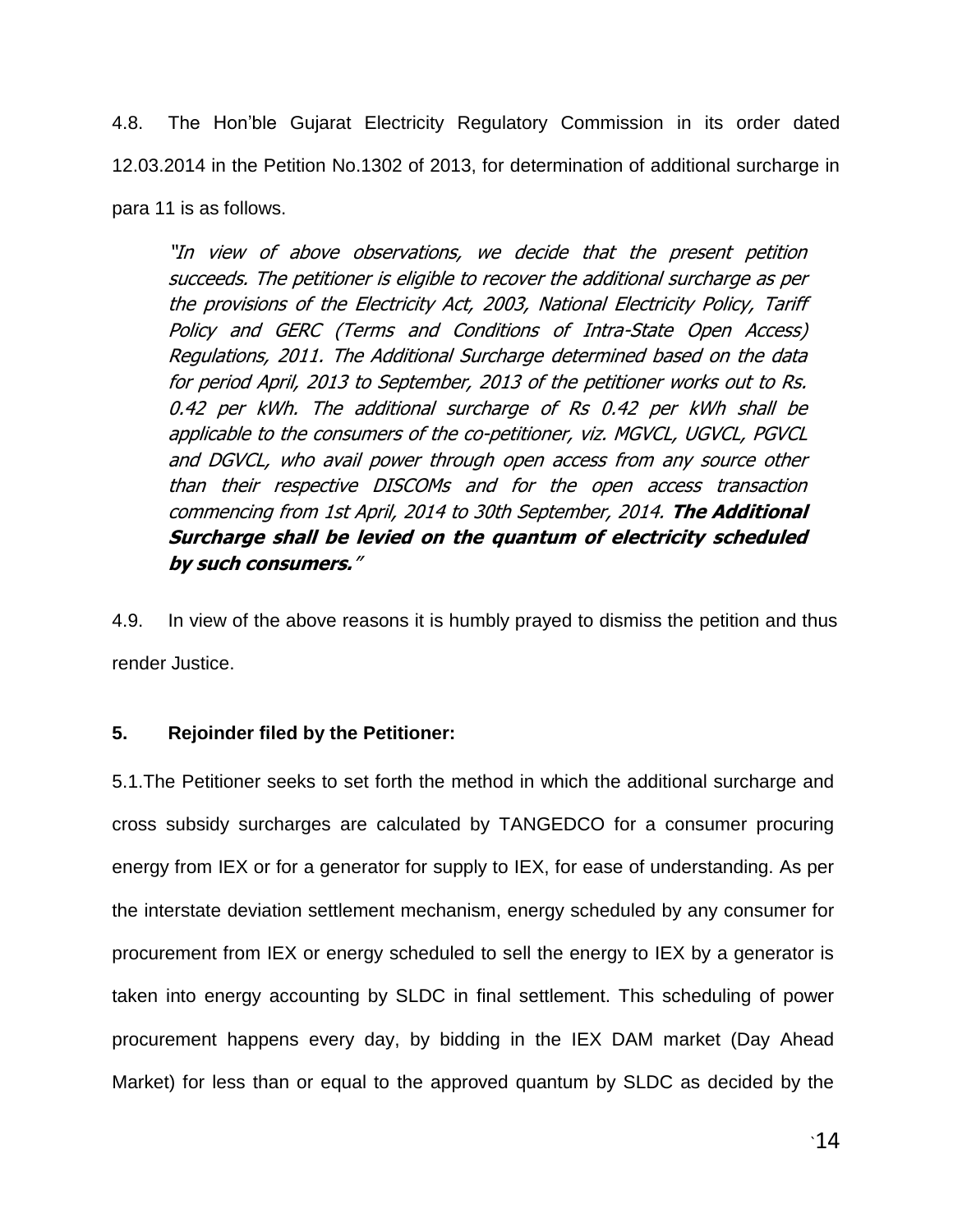consumer on that day. Assuming the consumer has SLDC approved quantum of 5MW to procure from IEX, the consumer can procure any quantum as itrequires on every 15 minutes slots but only to the extent of the maximum approved quantum of 5MW. Based on the trend of previous day market rate, bidding can be done as desired by consumer. Thereafter, IEX in turn collects energy charges to 100% of quantum bid in the exchange platform. The balance energy of that particular slot (15 minutes) of the day is then supplied by TANGEDCO and billed accordingly. The Petitioner provides herein below an illustration:

5.2. Let consumer of TANGEDCO be 'A' with approved quantum by SLDC as 5MW. The consumer 'A' can schedule in IEX as it decides based on the slot price. Hypothetically, a consumer can schedule 3 MW in Slot 1 to 10, 4MW in slot 11 to 30, 0MW on slot 31 to 50, 5MW in slot 51 to 96. In this scenario, IEX allocates the scheduled power to the consumer as per the bid quantum in IEX and collect the energy charges from the consumer.

| <b>Slots</b>  | Scheduled energy in<br><b>MW</b> | <b>Total Energy in Units or KWh for</b><br>accounting |  |  |
|---------------|----------------------------------|-------------------------------------------------------|--|--|
| Slot 1 to 10  | 3 MW                             | 7500 (equal to $(3000/4)$ <sup>*</sup> 10)            |  |  |
| Slot 11 to 30 | 4 MW                             | 20000<br>(equal<br>to<br>$(4000/4)^*20$               |  |  |
| Slot 31 to 50 | 0 MW                             | 0 (equal to $(0/4)^*20$ )                             |  |  |
| Slot 51 to 96 | 5 MW                             | 57500<br>to<br>(equal<br>(5000/4)*46)                 |  |  |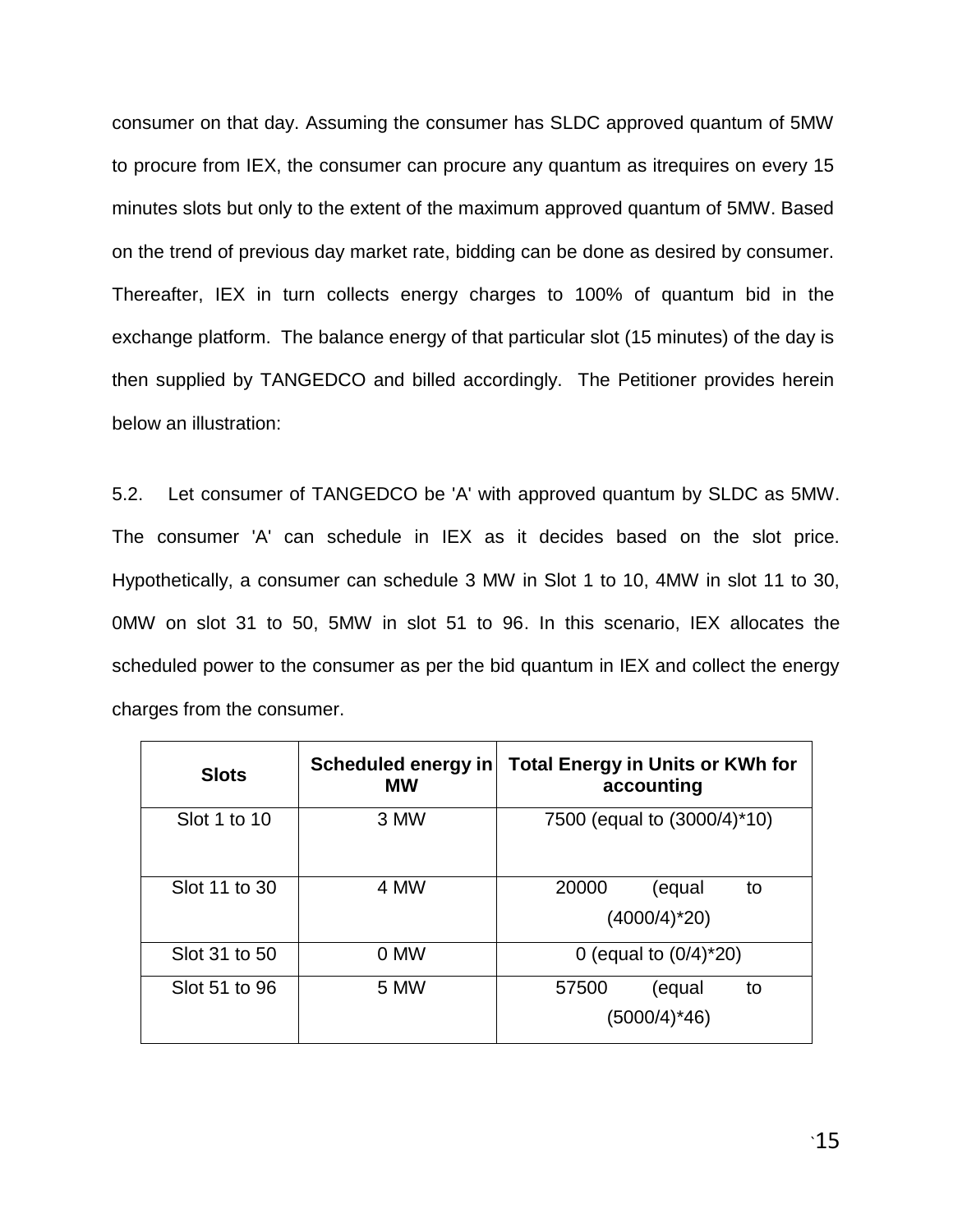5.3. From the above table, it is clear that the consumer 'A' decided to procure only 85000 units for the day from IEX instead of SLDC approved and allowed maximum quantum of 120000 units. In this scenario, the consumer pays energy charges to IEX only for 85000 units plus losses and not for 120000 units plus losses. The difference in energy between approved quantum of 120000 units of the day and 85000 units of the procured energy from IEX is 35000 units. In fact, TANGEDCO then supplies these balance units of 35000 units for the same day and accounts the energy charges in the bill. This is the manner in which scheduling happens every day for the entire month. The Petitioner states that while TANGEDCO is allowed to bill the balance units of the day (consumed) in monthly CC bill as per the Tariff Order and Open Access Regulations which is done in actual units in spite of scheduled and procured energy less than the SLDC approved quantum for every day by consumer "A", however, TANGEDCO levies the additional surcharge on the approved quantum of 5 MW plus losses irrespective of the fact that the actual energy bought by consumer "A" is less than the scheduled energy. This means TANGEDCO charges additional surcharge and cross subsidy surcharges to consumer 'A' for SLDC approved quantum of 5MW in the following manner:

| SLDC approved quantum to<br>consumer 'A' | $: 5$ MW                             |
|------------------------------------------|--------------------------------------|
| SLDC approved quantum to                 | : 5.1198MW(=(5/(1-2.34%)losses@2.34% |
| consumer 'A' with losses                 | at state periphery)                  |
| Scheduled energy as per SLDC             | :122875 units (=5.1198*24*1000 for 1 |
| approved quantum with losses             | day)                                 |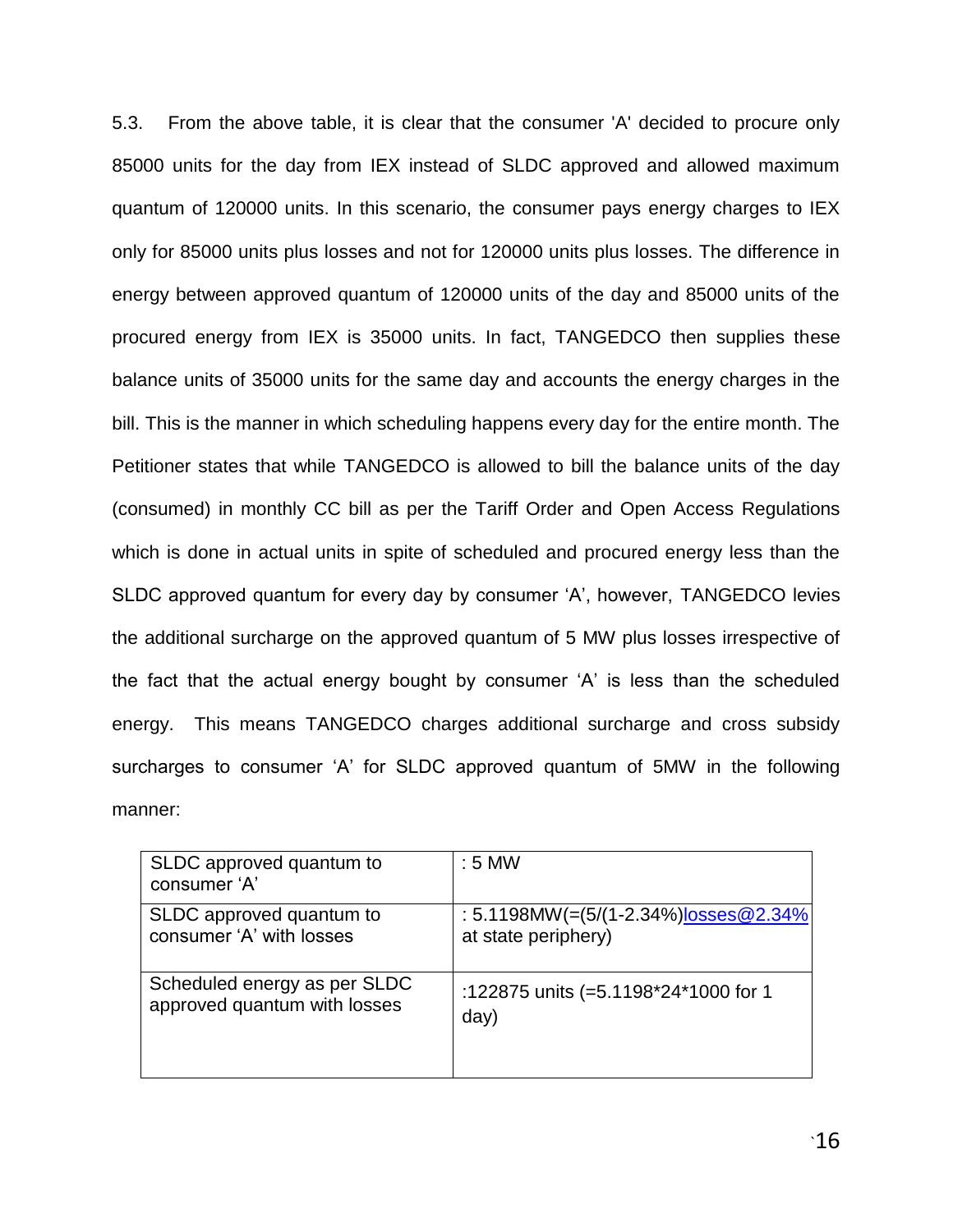| Actual energy scheduled and<br>procured by consumer 'A' for 1 day | :87036 units = $(=85000/(1-2.34\%)$ with<br>losses against procured energy of 85000<br>units. |
|-------------------------------------------------------------------|-----------------------------------------------------------------------------------------------|
| <b>TANGEDCO levy Additional</b>                                   | :Rs.86012 (122875*0.70,70 paisa per                                                           |
| surcharge for scheduled energy                                    | unit)                                                                                         |
| <b>TANGEDCO levy Cross subsidy</b>                                | :Rs.141950 (85000*1.67, Rs.1.67 per                                                           |
| surcharge for actual energy                                       | unit)                                                                                         |

In extreme cases, if losses are to be considered while levying additional surcharge on actual bought energy, the levy of additional surcharge should be –

TANGEDCO levy Additional surcharge for actual energy : Rs.60926 (85000/(1-2.34%))\*0.70, 70 paisa per unit)

If losses are not to be considered while levying additional surcharge on actual bought energy, thelevy of additional surcharge should be –

TANGEDCO levy Additional surcharge for actual energy : Rs.59500 ((85000\*0.70),70 paisa per unit)

5.4. From the above, it can be seen that TANGEDCO gains undue advantage of levying additional surcharge of Rs.26513 (86012-59500) per day by charging the consumer 'A' with energy charges for balance quantum units not scheduled in IEX i.e., 35000 units (120000-85000) which burdens both the consumer and the generator. But at the same TANGEDCO is levying the cross-subsidiary charges for only 85000 units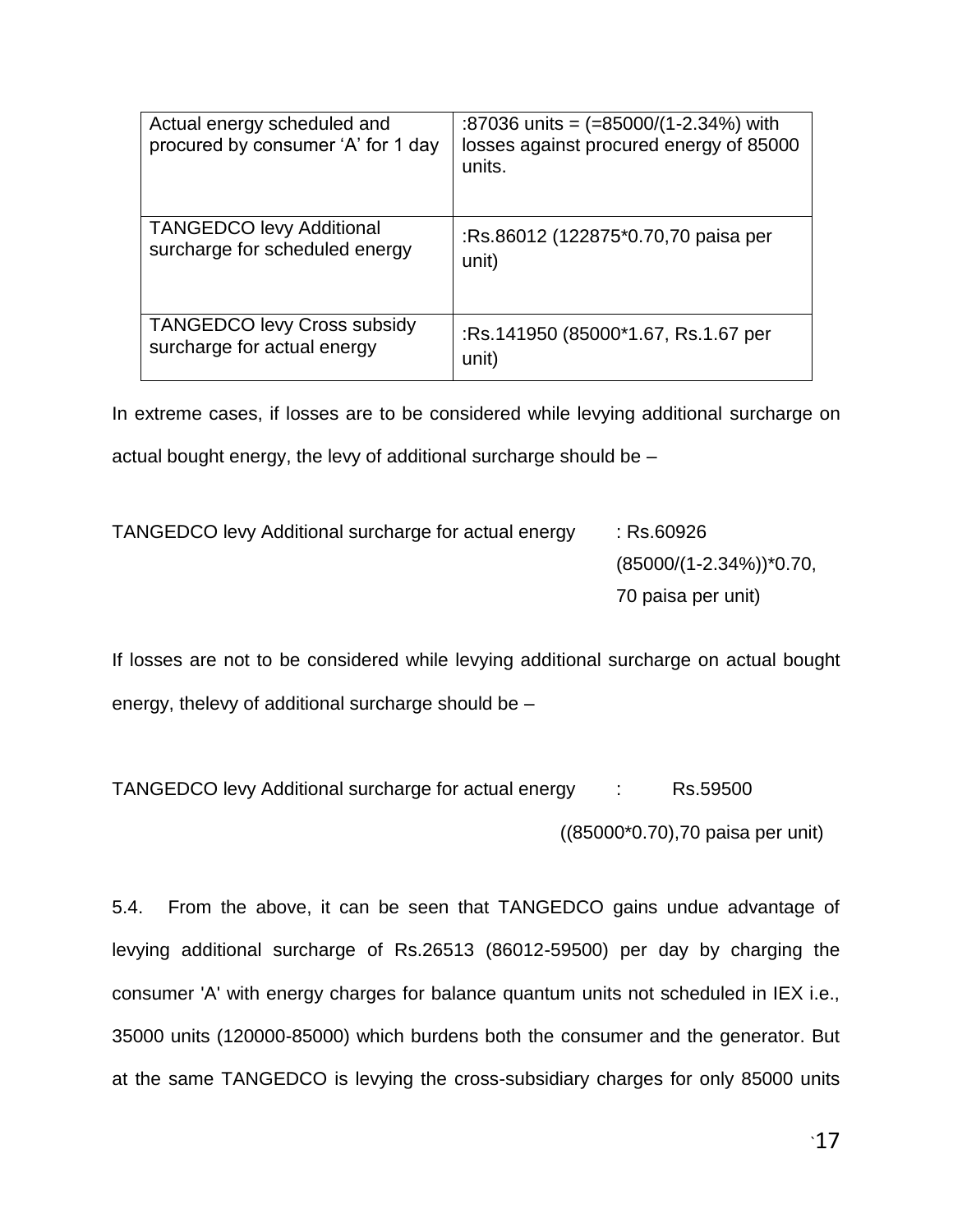and not for 120000 units in line with TNERC Open Access Regulation. This discrimination while levying additional surcharge is without any valid reason and further, is in complete contravention of the express provisions of the Open Access Regulations.

5.5. The Petitioner states that, as explained in the above example the same methodology is being followed for the energy generated by the Petitioner as well. The Petitioner under the PPA is generating 16MW to its consumer, M/s Hyundai Motors India Ltd. The energy accounting is done by SLDC on the actual energy supplied by the Petitioner to M/s Hyundai Motors. The method in which TANGEDCO levies additional surcharge for one particular month is illustrated in actual herein below.

### **Details of Energy supplied to Hyundai Motors by BirlaCarbon in August 2021:**

SLDC approved and contracted quantum to Hyundai Motors : 16MW SLDC approved and contracted quantum with losses to M/s HyundaiMotors : 16.383MW Total Units if BCI supplied 100% to Hyundai Motors : 11904000 units (=16000\*24\*31 units) Actual Supplied units to Hyundai by Birla carbon:10848820 units Shortfall or short supply to 100% quantum of 16 MW To Hyundai by Birla Carbon : 1055180 units TANGEDCO has levied additional surcharge for units Considering losses too : 12189228 units (=16000\*24\*31/(1- 2.34%) units) Additional surcharge levied to M/s.Hyundai by TANGEDCO: Rs.8532459 (=12189228\*0.70, 70 paisa per unit) TANGEDCO would have levied for actual energy supplied then With losses extremely example of the state of the state of the state of the state of the state of the state of the state of the state of the state of the state of the state of the state of the state of the state of the sta (=(10848820/(1- 2.34%))\*0.70, 70 paisa per unit)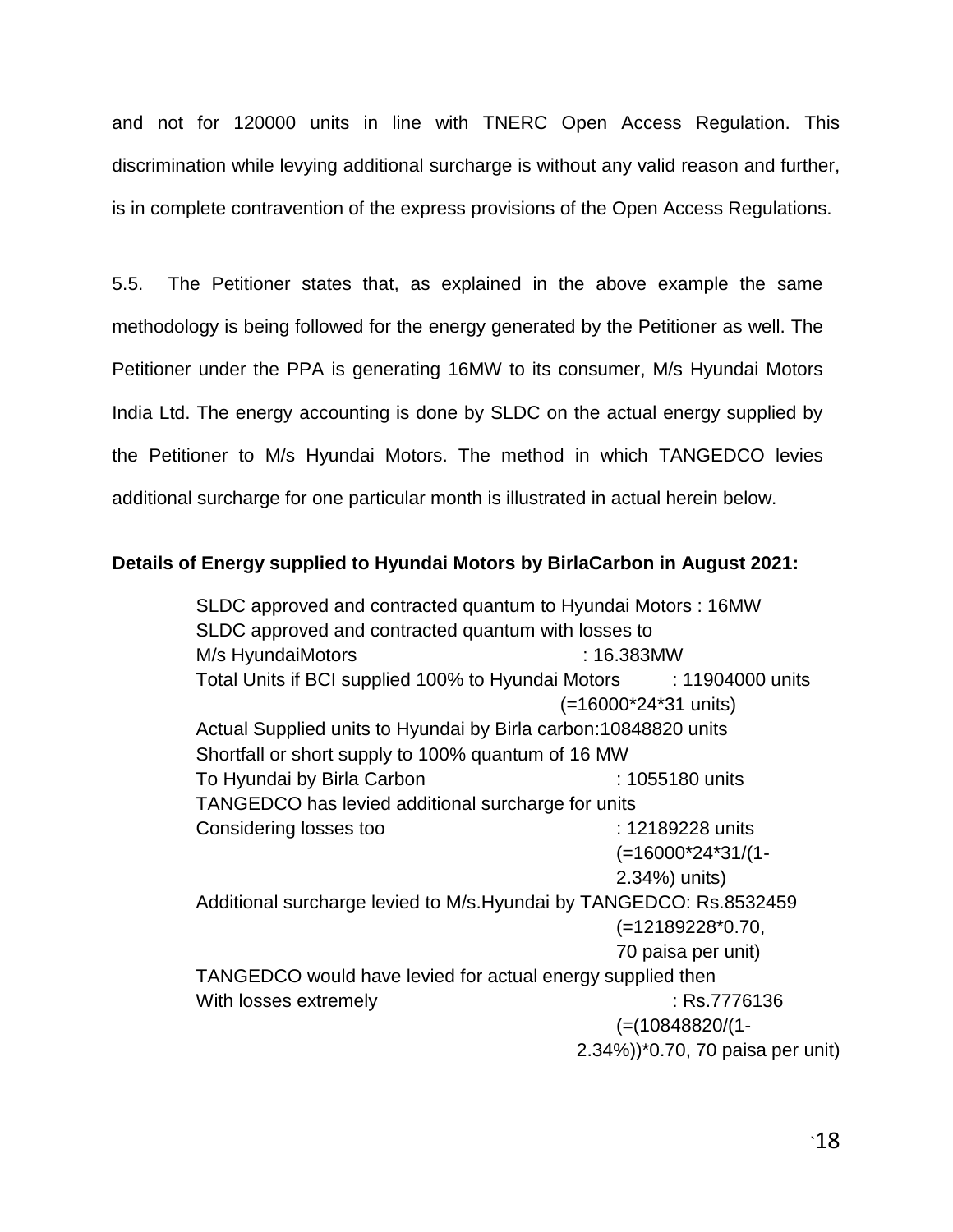# Additional Surcharge levied to M/s.Hyundai by TANGEDCO on short supply units in the state of the state of the state of the state of the state of the state of the state of the state of the state of the state of the state of the state of the state of the state of the state of th (=8532459-7776136)

5.6. From the above, it can be seen that TANGEDCO has supplied the short supply units of 1055180 in furtherance of the supply by the Petitioner to Hyundai Motor India Ltd. and charged the energy charges as per Tariff Order and Open Access Regulation in the August 2021 Current Consumption (CC) bill, and gained Rs.7,56,323/- as additional revenue from the short supply units by burdening the customer and generator. The Petitioner states that the same is against the interest of national economy in promoting open access. At the same time, it is pertinent to note that the Cross Subsidy charges are levied from Hyundai Motor India Ltd. on the actual units supplied to Hyundai Motor India Ltd. by the Petitioner and not on the scheduled energy. Hence, there is a clear discrimination in the methodologies of levying these surcharges and therefore, the same must be rectified.

5.7. The Petitioner seeks to point out that the Hon'ble Punjab Electricity Regulatory Commission in its Order dated 26.08.2020 in Petition No.6 of 2020 has categorically held as follows:

> *"*Accordingly, the Commission determines the applicable Additional Surcharge for the period 01-04-2020 to 30-09-2020 as Rs.1.145 per kWh (Detailed in Annexure-A). This Additional Surcharge shall be leviable on the consumers situated within the area of supply of PSPCL, on the actual open access power brought by them from sources other than PSPCL, subject to the condition that the contracted capacity of PSPCL continues to remain stranded during the period. Further, this order shall have an overriding effect on the Commission's Order dated 20-03-2020."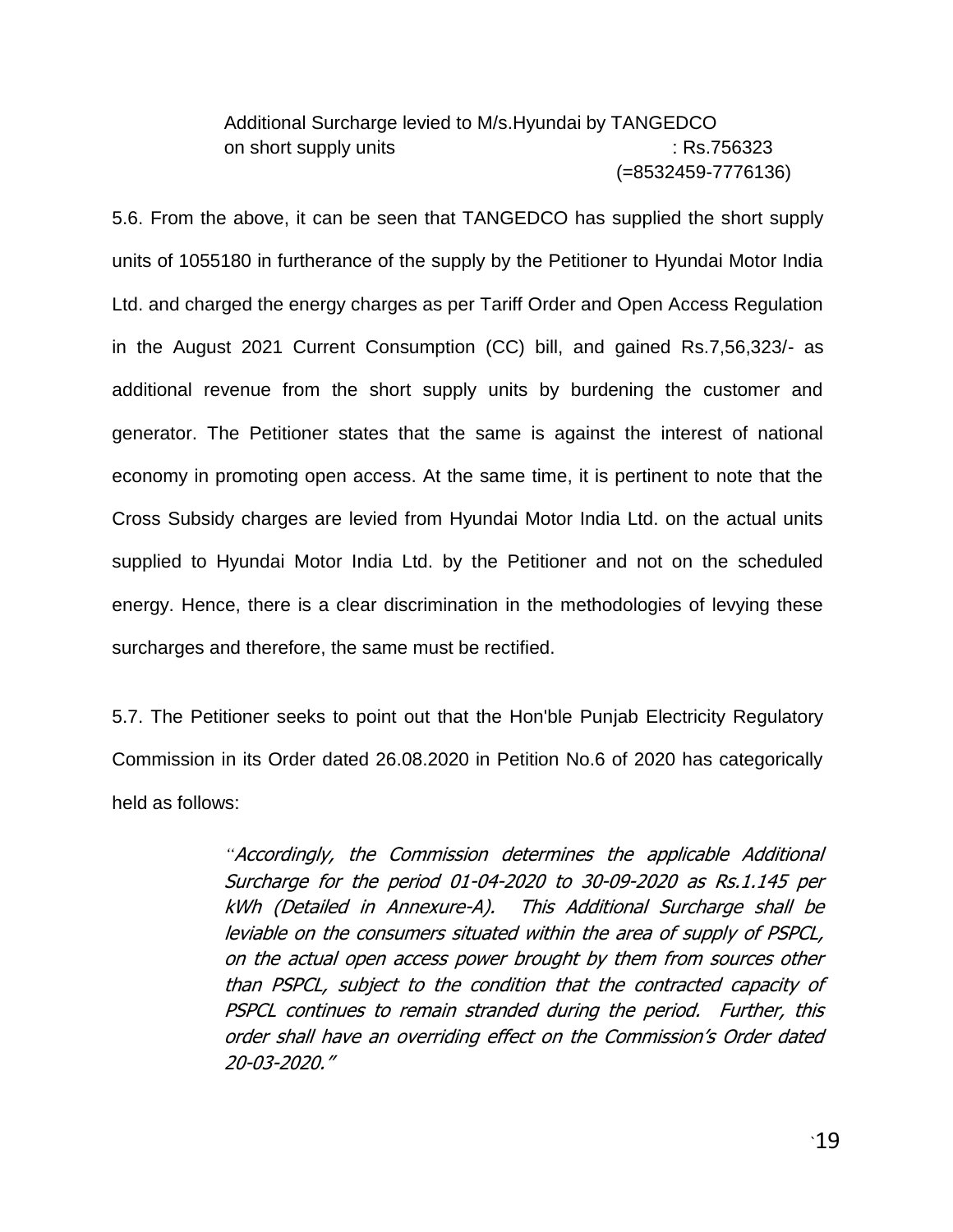5.8. Further, the Hon'ble Delhi Electricity Regulatory Commission has also held the same in its Order dated 01.06.2017 in the matter of: Determination of Open Access Charges and related matters:

### '23 Additional Surcharge:

(3) Additional surcharge determined on Per Unit basis shall be payable, by the Open Access consumer on actual energy drawn through Open Access,limited to a maximum of scheduled Open Access energy during that time block:

Provided that such additional surcharges shall not be levied in case Open Access is provided to a person who has established a captive generation plant for carrying the electricity to the destination of his own use."

5.9. The Respondent does not deny that Regulation 24(4) of the TNERC (Grid Connectivity and Intra-State Open Access) Regulations, 2014 categorically provides that "Additional surcharge determined on per unit basis shall be payable, on monthly basis, by the open access customers based on the actual energy drawn during the month through open access." In fact, the same has been relied upon by the Respondent TANGEDCO in their counter.

5.10. The contents ofreproductions of the Electricity Act, 2003 and TNERC Grid Connectivity and Intra State Open Access Regulations, 2014 and are matters of record and merit on response from the Petitioner.

5.11. The objections given by the said associations cannot change the fact that the Regulations themselves provide a clear methodology of levy the surcharge. The

 $\cdot$ 20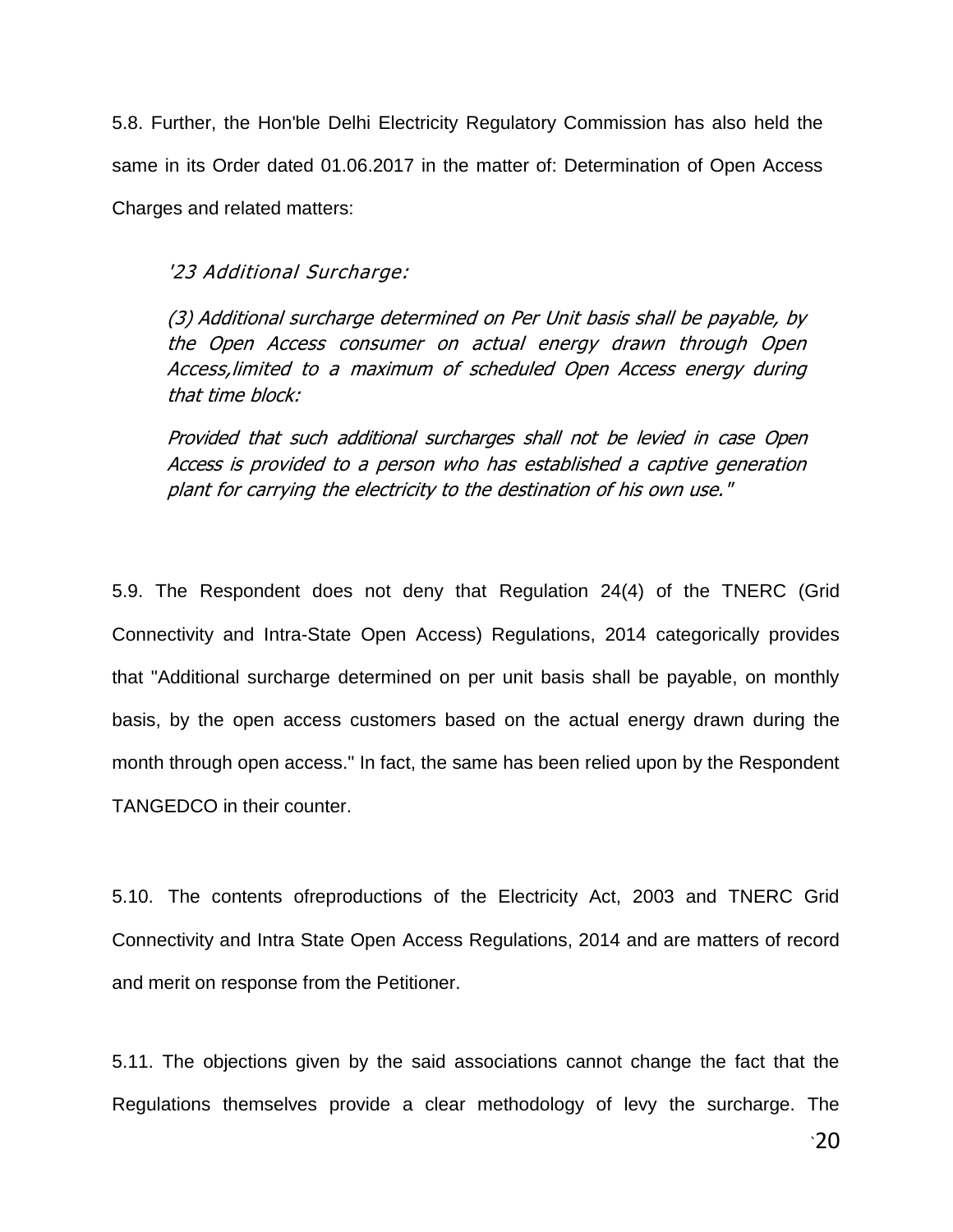TANGEDCO cannot take a stand that no objection was received from the said Associations regarding the methodology.

5.12. The TANGEDCO has misinterpreted the Order of this Commission in a way that is in complete contravention of the express mandates of Regulation 24 reproduced hereinabove. The Petitioner also stated that when there are any doubts in respect of an Order of the Commission as against the Electricity Act and the Regulations framed thereunder, the Act and the Regulations always take priority and the Order must be interpreted in conformity of the Act and the Regulations. The same has been affirmed by the Hon'ble Supreme Court of India, in the case of *PTC India v. Central Electricity Regulatory Commission (2010) 4 SCC 603:*

> *―The above two citations have been given by us only to demonstrate*  that under the 2003 Act, applying the test of "general application", a *Regulation stands on a higher pedestal vis—vis an Order (decision) of CERC in the sense that an Order has to be in conformity with the regulations.‖*

#### **6. Written Submissions of the Petitioner:**

6.1. The TANGEDCO filed a petition, M.P.No.18 of 2020, under Regulation 24 of the Open Access Regulations seeking to levy additional surcharge on the basis of their claim that open access consumers by procuring electricity from sources other than the licensee have caused its generation capacity, which has been built based on past and future demands, to be rendered stranded and consequently seeking for fixation of additional surcharge. TANGEDCO, in their petition and additional affidavit have categorically stated that they have considered the Open Access energy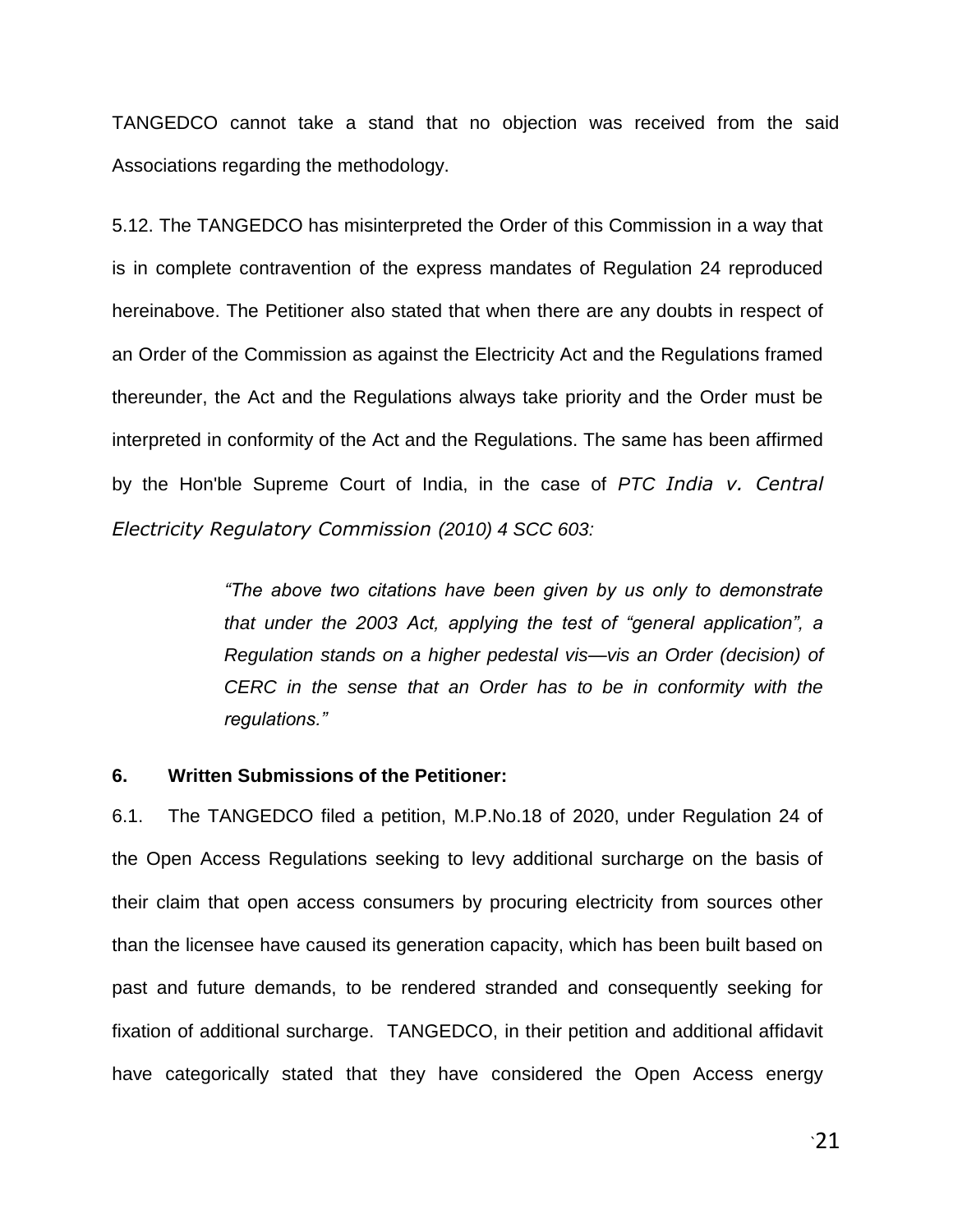consumption for arriving additional surcharge instead of OA scheduled energy, Since Cross subsidy is also being collected for the units consumed from Open Access, the apportionment of cost should be for actual utilization only. Thus, it is evident that TANGEDCO filed the said petition seeking for fixation of additional surcharge based on actual utilization of units.

6.2. Regulation 24 of the Open Access Regulations is reproduced hereunder for ready reference.

24. Additional Surcharge:-(1) An open access customer, receiving supply of electricity from a person other than the distribution licensee of his area of supply, shall pay to the distribution licensee an additional surcharge on the charges of wheeling, in addition to wheeling charges and cross-subsidy surcharge, to meet out the fixed cost of such distribution licensee arising out of his obligation to supply as provided tinder subsection (4) of section 42 of the Act.

*(2)* This additional surcharge shall become applicable only if the obligation of the licensee in terms of power purchase commitments has been and continues to be stranded or there is an unavoidable obligation and incidence to bear fixed costs consequent to such a contract. However, the fixed costs related to network assets would be recovered through wheeling charges.

*(3)* The distribution licensee shall submit to the Commission on six monthly basis, a detailed calculation statement of fixed cost which the licensee is incurring towards his obligation to supply. The Commission shall scrutinize the statement of calculation of fixed cost submitted by the distribution licensee and obtain objections, if any, and determine the amount of additional surcharge:

Provided that any additional surcharge so determined by the Commission shall be applicable only to the new open access customers.

*(4)* Additional surcharge determined on per unit basis shall be payable, on monthlybasis, by the open access customers based on the actual energy drawn during the monththroughopenaccess:

Provided that such additional surcharges shall not be levied in case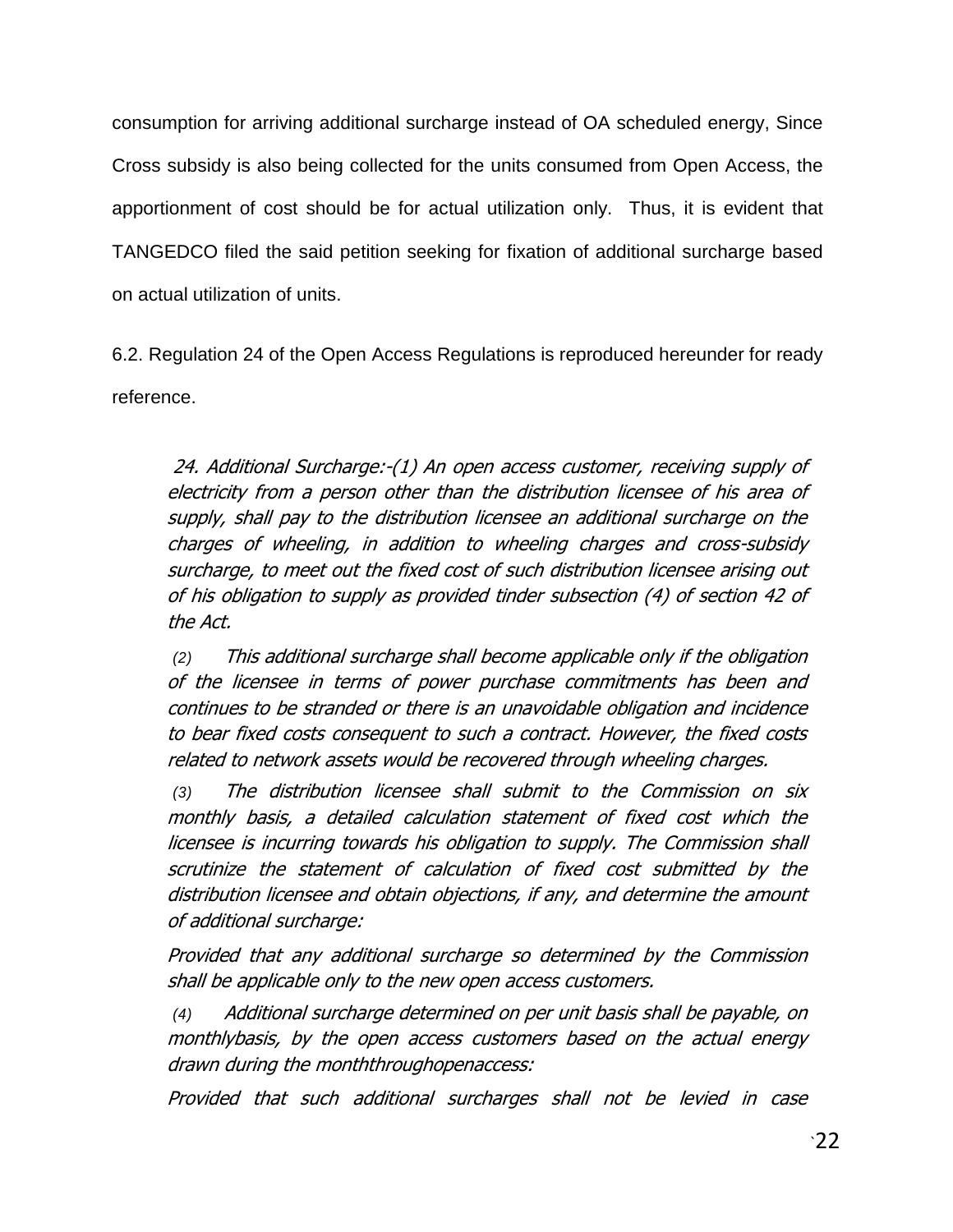distribution access is provided to a person who has established a captive generation plant for carrying the electricity from such plant to the destination of his own use.

6.3. The petition filed by TANGEDCO came to be ordered by this Commission.

The following is the operative portion of this Order:

In view of the above observations, the Commission decides that –

- The Additional surcharge as determined under the Table-3 above is applicable to the consumers who purchase the power through Third Party Sale and Power exchanges (viz., IEX, PXI, etc.,)
- The Open Access consumers shall pay the Additional Surcharge at the rate of Re.0.70 per kWh on the quantum of the electricity scheduled by them.
- The additional surcharge of Re.0.70 per kWh is collectable by the Petitioner TANGEDCO from 16.04.2021 to 30<sup>th</sup> September 2021."

6.4. Any order passed by the Commission must be in consonance with the Electricity Act, 2003 (EA, 2003") and any delegated legislation framed thereunder including the Open Access Regulations. Pertinently, the Hon'ble Supreme Court of India, in *PTC India v. Central Electricity Regulatory Commission (2010) 4 SCC 603* had an occasion to set out in what manner the powers of the Central Commission under Section 79 of the EA, 2003 is circumscribed by delegated legislation passed under the EA, 2003. It must be noted that such a finding also applies to the powers exercised by the Commission under Section 86 of the EA, 2003 in as much as the State Commission and the Central Commission are both creatures of the Electricity Act, 2003 and performing quasi-judicial, administrative and rulemaking functions over a specifically enumerated list of subjects. Relevant extracts from the said judgment are as follows: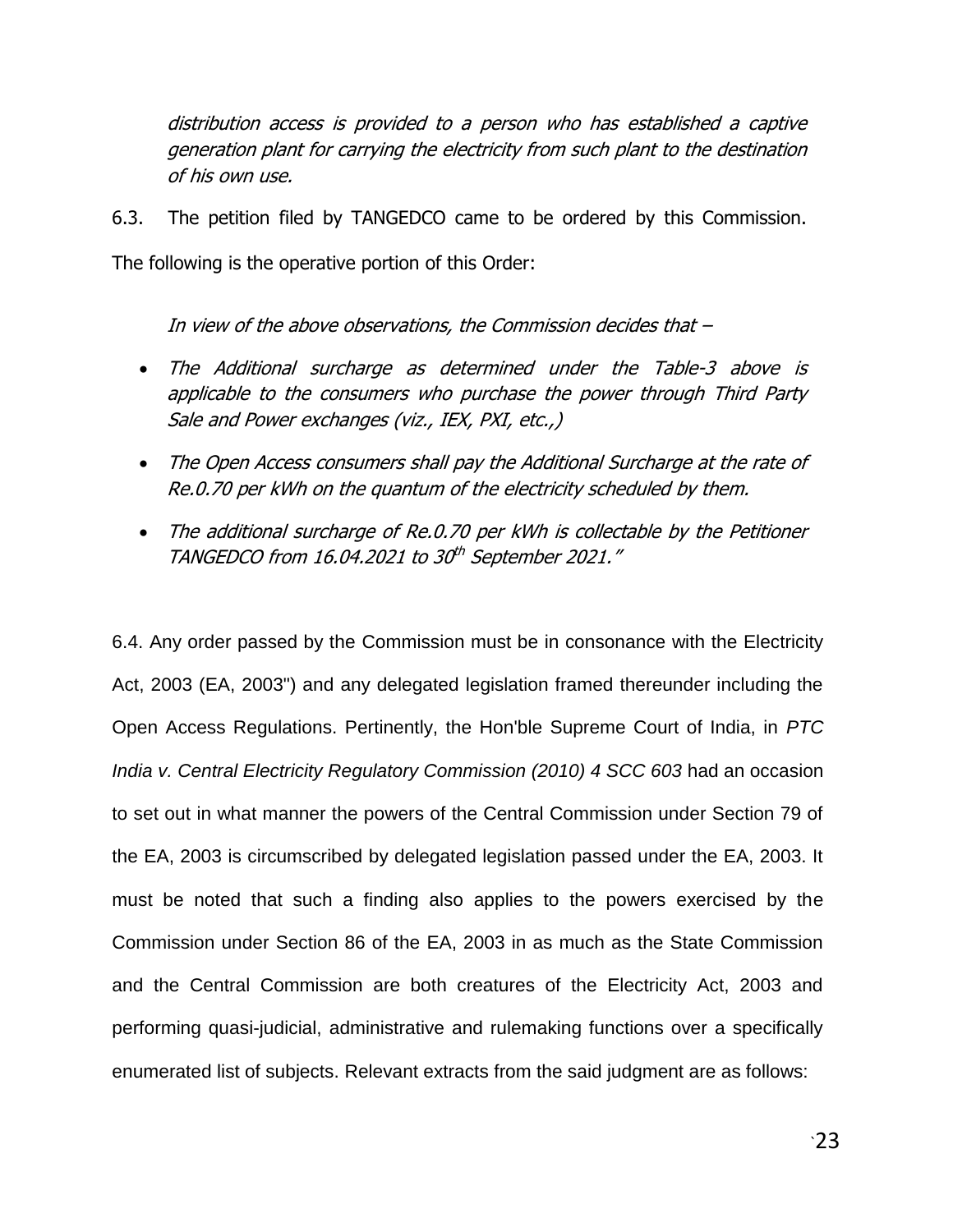"As stated above, the 2003 Act has been enacted in furtherance of the policy envisaged tinder the Electricity Regulatory Commissions Act, 1998 as it mandates establishment of an independent and transparent Regulatory Commission entrusted with wide ranging responsibilities and objectives inter alia including protection of the consumers of electricity. Accordingly, the Central Commission is set up under Section 76(1) to exercise the powers conferred on, and in discharge of the functions assigned to, it under the Act. On reading Sections 76(1) and 79(1) one finds that Central Commission is empowered to take measures/steps in discharge of the functions enumerated in Section 79(1) like to regulate the tariff of generating companies, to regulate the inter-State transmission of electricity, to determine tariff for inter-State transmission of electricity, to issue licenses, to adjudicate upon disputes, to levy fees, to specify the Grid Code, to fix the trading margin in inter-State trading of electricity, if considered necessary, etc.. These measures, which the Central Commission is empowered to take, have got to be in conformity with the regulations under Section 178, wherever such regulations are applicable, Measures tinder Section 79(1),therefore have got to be in conformity with the regulations under Section 178. To regulate is an exercise which is different from making of the regulations.

….

…

However, if there is a regulation under Section 178 in that regard then the Order levying fees under Section 79(1)(g) has to be in consonance with such regulation.

Similarly, while exercising the power to frame the terms and conditions for determination of tariff under Section 178, the Commission has to be guided by the factors specified in Section 61. It is open to the Central Commission to specify terms and conditions for determination of tariff even in the absence of the regulations under Section 178. However, if a regulation is made under Section 178, then, in that event, framing of terms and conditions for determination of tariff under Section 61 has to be in consonance with the regulation under Section 178. One must keep in mind the dichotomy between the power to make a regulation under Section 178 on one hand and the various enumerated areas in Section 79(1) in which the Central Commission is mandated to take such measures as it deems fit to fulfill the objects of the 2003 Act.

The above two citations have been given by us only to demonstrate that under the 2003 Act, applying the test of "general application" a Regulation stands on a higher pedestal vis-vis an Order (decision) of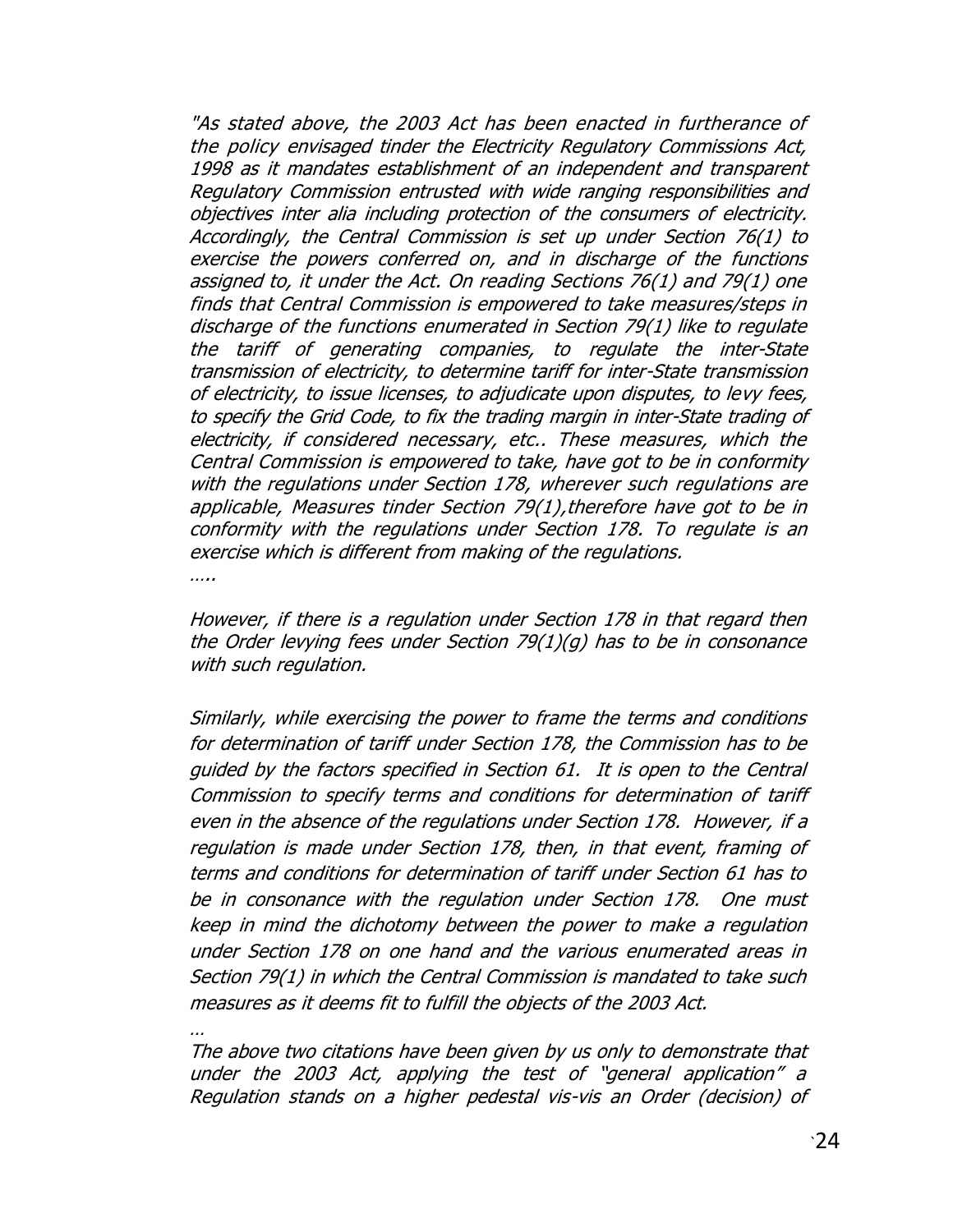CERC in the sense that an Order has to be in conformity with regulations."

6.5. Therefore, it is incumbent on all parties including the petitioner, the licensees as also the Commission to ensure that orders passed by it are read and applied in conformity with the Regulations framed. However, in the instant case, the Order dated 15.04.2021 has utilized the words 'quantum of electricity scheduled by them' as the measure which is in stark contrast to the Open Access Regulations and by applying such methodology, there is a detrimental and prejudicial impact on the industry as a whole.

6.6. It is settled law that when words of a statute or rule are clear, there can be no room for any purposive interpretation or two ways of interpreting the same and the statute has to be followed as is. In the instant case, the Regulation 24(4) is clear in its language and there can be no two ways of interpreting the same.

6.7. It is evident that, if at all, the final order passed has not reflected the Regulations which are binding as extracted above, It is submitted there is a difference between the scheduled energy and the actual energy drawn by a consumer, as there is a significant amount of energy that is lost in the form of transmission and distribution losses, line loss etc. as also for other reasons resulting in a mismatch.

6.8. A bare reading of Regulation 24(4) makes it amply clear that additional surcharge ought to be levied only on the actual energy drawn by an open access consumer. In view of the same, Petitioner"s contracts with its consumers are predicated on this settled law. It is submitted that the TANGEDCO, after the order of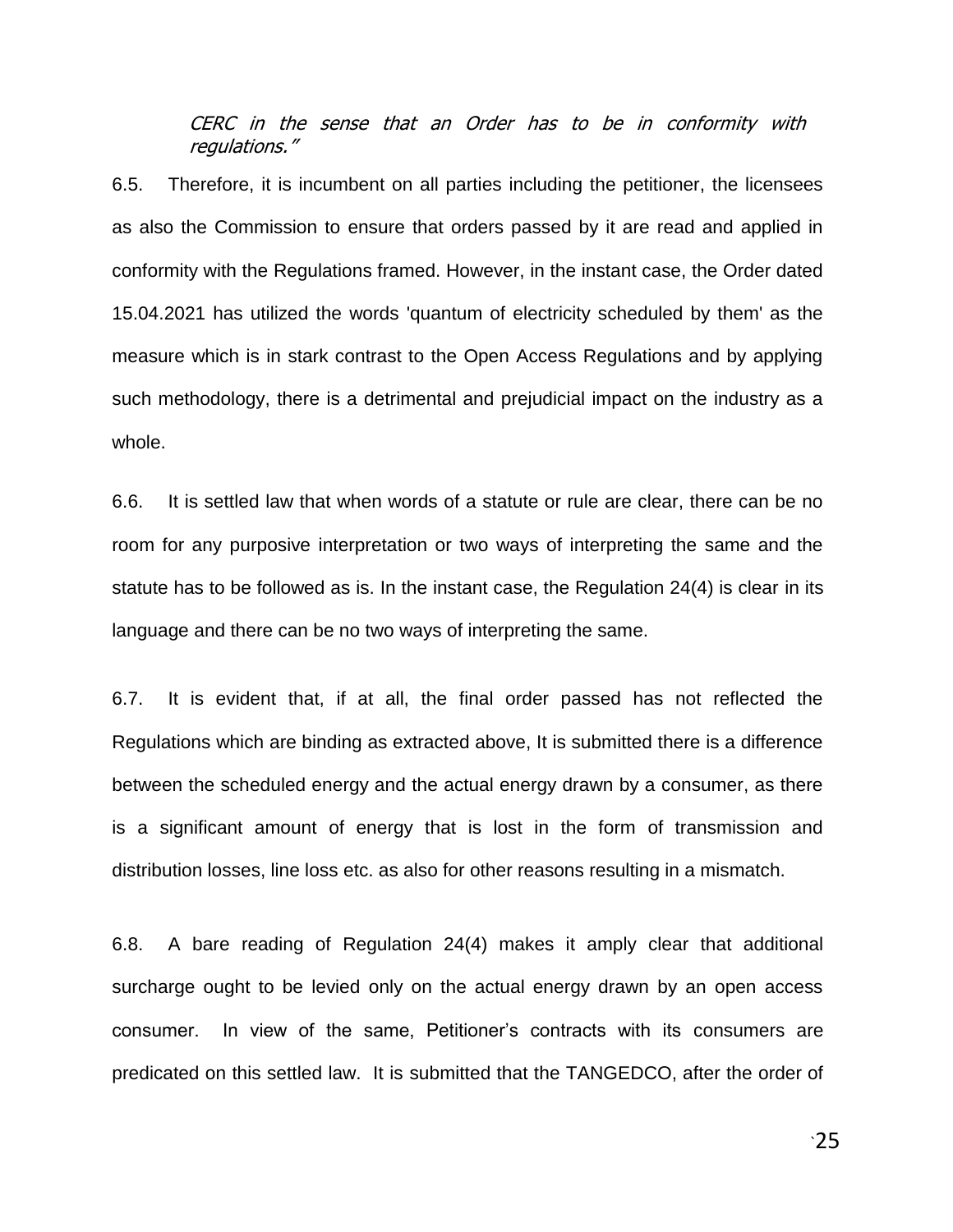the Commission, has suddenly adopted this new approach to the levy of additional surcharge by taking advantage of the words in paragraph 8.22 of the Commission's Order dated 15.04.2021 in M.P.No.18 of 2020 ignoring the regulations which binds them. Further, such a computation methodology runs in complete contravention to the express wordings of the OA Regulations.

6.9. As an illustration, the methodology being followed by. TANGEDCC to levy additional surcharge is set out in actual hereunder. The Petitioner under the PPA is generating 16MW to its consumer, M/s Hyundai Motors India Ltd. The energy accounting is done by SLDC on the actual energy supplied by the Petitioner to M/s Hyundai Motors.

### Details of Energy supplied to M/s Hyundai Motors by Birla Carbon in August 2021:

| SLDC approved and contracted quantum to M/s Hyundai Motors:    | 16MW                           |
|----------------------------------------------------------------|--------------------------------|
| SLDC approved and contracted quantum with losses to            |                                |
| M/s Hyundai Motors                                             | : 16.383MW                     |
| Total Units if BCI supplied 100% to M/s Hyundai                | :11904000 units                |
|                                                                | (=16000*24*31 units)           |
| Actual Supplied units to M/s Hyundai by Birla carbon           | : 10848820 units               |
| Shortfall or short supply to 100% quantum of 16MW to           |                                |
| M/s Hyundai by Birla Carbon:                                   | 1055180 units                  |
| TANGEDOC has levied additional surcharge for units considering |                                |
| losses too                                                     | :12189228 units                |
|                                                                | (16000*24*31/(1 -2.34%) units) |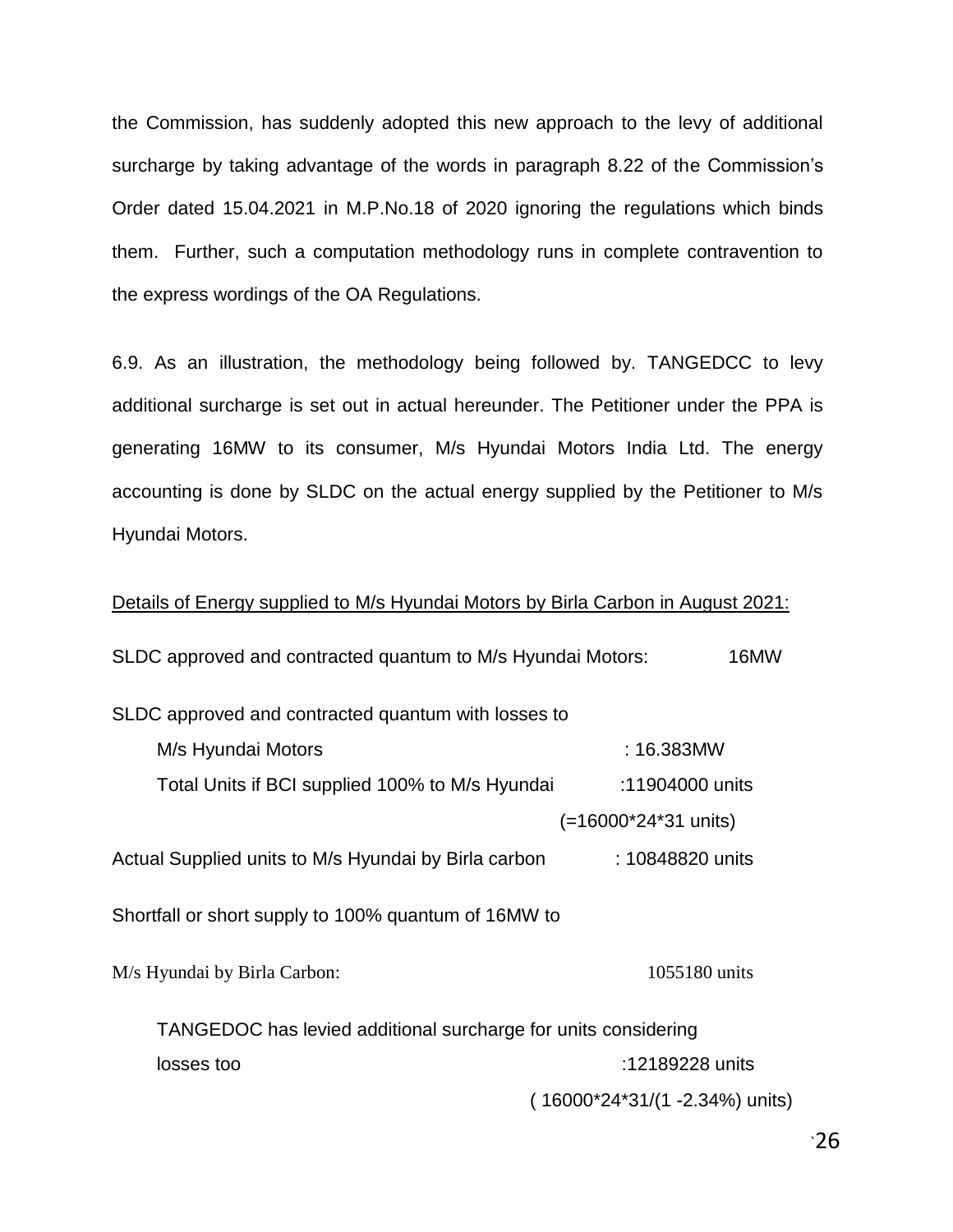Additional Surcharge levied to M/s Hyundai by TANGEDCO :RS.8532459 (=12189228\*0.70, 70 paisa per unit)TANGEDCO would have levied for actual

energy supplied evenwith losses extremely :Rs.7776136

(=(10848820/(1-2.34%))\*0.70,70 paisa per unit) Additional Surcharge levied to M/s.Hyundai by TANGEDCOon

short supply units :Rs.756323

6.10. TANGEDCO has supplied the short supply units of 1055180 in furtherance of the supply by the Petitioner to M/s.Hyundai Motors and charged the energy charges as per Tariff Order and Open Access Regulation in the August 2021 Current Consumption (CC) bill, and gained Rs.7,56,323 /- as additional revenue from the short supply units by burdening the customer and generator. It is submitted that the same is against the interest of national economy in promoting open access. At the same time, it is pertinent to note that the Cross Subsidy charges are levied from M/s.Hyundai on the actual units supplied to M/s. Hyundai by the Petitioner and not on the scheduled energy. Hence, there is a clear discrimination in the methodologies of levying these surcharges and therefore, the same must be rectified.

6.11. If this new approach of the TANGEDCO if left unchecked, several generators and third party open access consumers will be mulcted with heavy charges on a monthly basis which finds no authority in law, It is therefore emergent that the Commission issues appropriate billing directions in exercise of its regulatory power and clarifies the manner of levy of additional surcharge fixed is to be charged on the actual units consumed and not on the units scheduled. Further, even though the

 $\cdot$ 27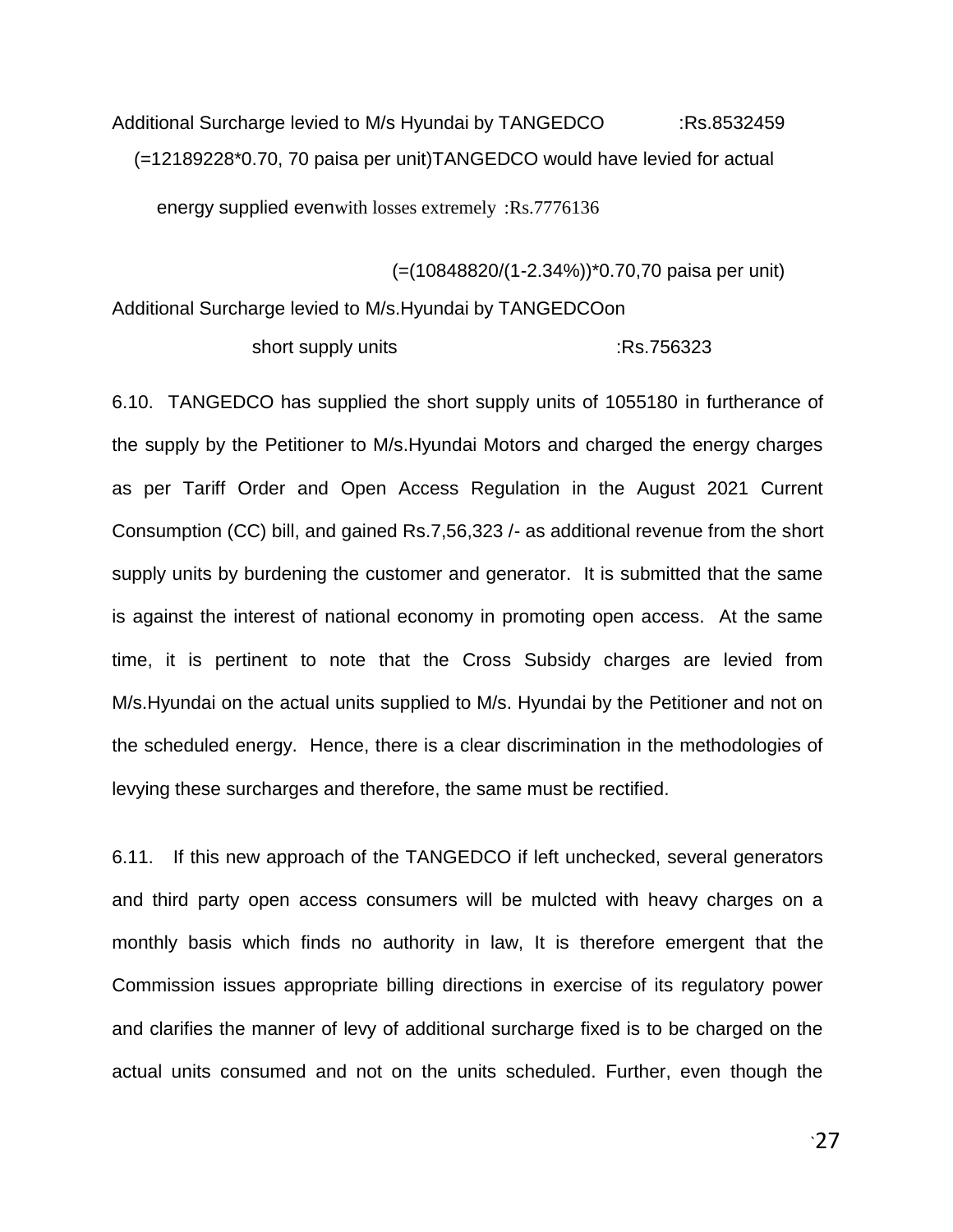petitioner is a generator, it has obtained open access approvals and supplies energy to third parties. As such, it is critical that the Commission clarifies the issue, especially since it is evident from the actual illustration hereinabove that the petitioner's consumers are directly affected.

6.12. The Petitioner seeks to point out that the Hon'ble Punjab Electricity Regulatory Commission in its Order dated 26.08.2020 in Petition No.6 of 2020 has categorically held as follows:

"Accordingly, the Commission determines the applicable Additional Surcharge for the period 01.04.2020 to 30.09.2020 as Rs.1.145 per kWh (Detailed in Annexure-A). This Additional Surcharge shall be leviable on the consumers situated within the area of supply of PSPCL, on the actual open access power brought by them from sources other than PSPCL, subject to the condition that the contracted capacity of PSPCL continues to remain stranded during the period. Further, this Order shall have an overriding effect on the Commission's Order dated 20.03.2020."

6.13. Further, the Delhi Electricity Regulatory Commission has also held the same in

its Order dated 01.06.2017 in the matter of: Determination of Open Access Charges

and related matters:

"2.3 Additional Surcharge:

… (3) Additional surcharge determined on Per Unit basis shall be payable, by the Open Access consumer on actual energy drawn through Open Access, limited to a maximum of scheduled Open Access energy during that time block:

Provided that such additional surcharges shall not be levied in case Open Access is provided to a person who has established a captive generation plant for carrying the electricity to the destination of his own use."

6.14. Even the Gujarat Open Access Regulations provide for levy of additional

surcharge on actual utilization only. Regulation 25 of the Terms and conditions of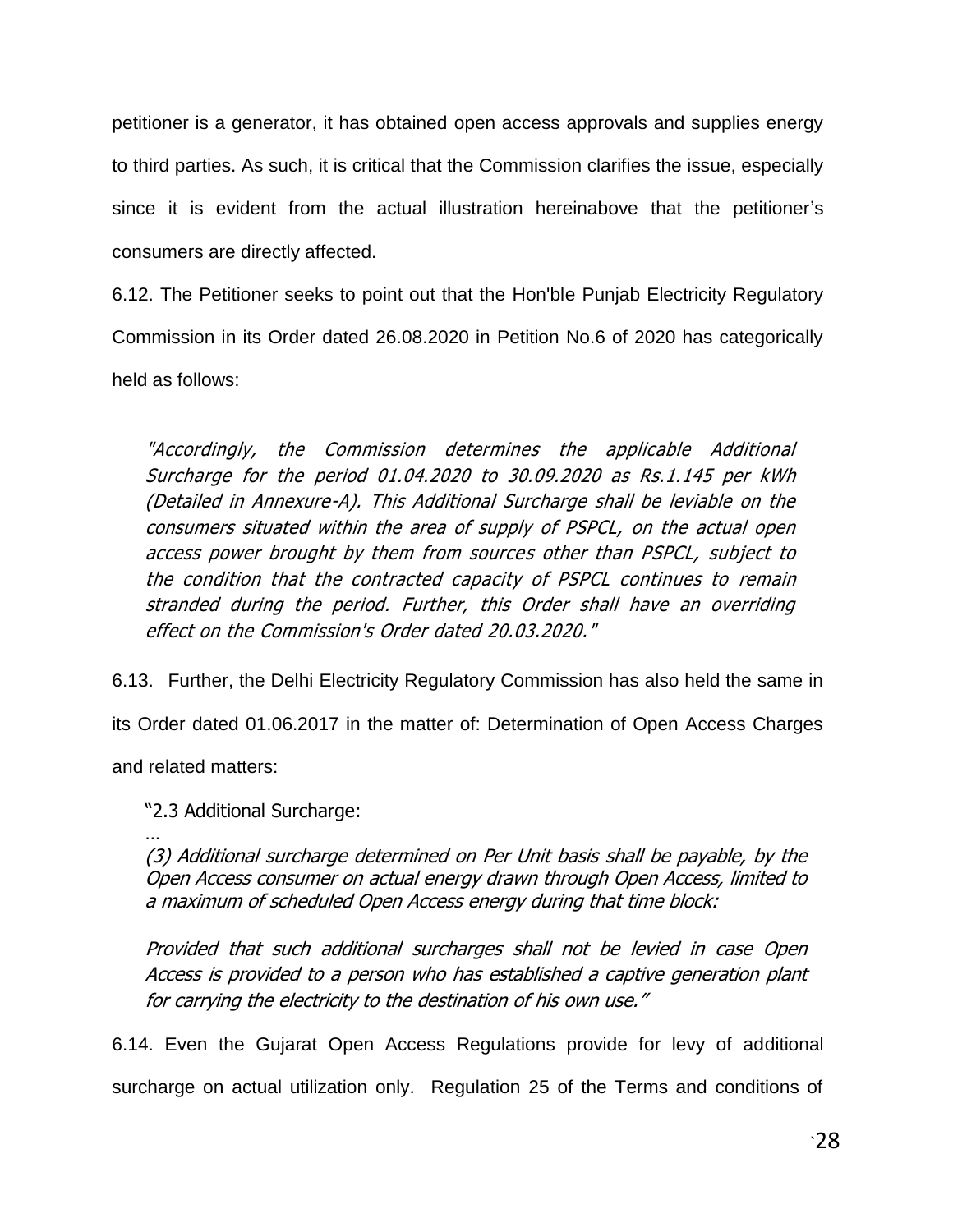Intra State Open Access Regulations, 2011 issued by the Gujarat Electricity Regulatory Commission (GERC) states as thus,

"25. Additional Surcharge

(4) Additional surcharge determined on Per Unit basis shall be payable, on monthly basis, by the open access customers based on the actual energy drawn during the month through open access: Provided that such additional surcharges shall not be levied in case distribution access is Provided to a person who has established a captive generation plant for carrying the electricity to the destination of his own use."

Therefore reliance on the Gujarat order would be misplaced as the Gujarat Commission has acted contrary to their own Regulations. Any order as per settled law has to be in consonance to the Regulations which is subordinate legislation.

6.15. Therefore, applying the principle in PTC India v. Central Electricity Regulatory Commission (2010) 4 SCC 603, Order dated 12-03-2014in Petition No. 1302 of 2013 must be read in conformity with the EA, 2003 and the OA regulations issued by the GERO for levy of additional surcharge and as such, reliance placed on the said orderdated 12.03.2014 has no merit.

6.16. For all the above-mentioned reasons the Commission may allow the instant petition as prayed for and issue appropriate directions for reworking the AdditionalSurcharge in terms of the Regulations and forthwith refund any additional charges collected.

### **7. Written submission of the Respondent No.1:-**

7.1. The additional surcharge being levied, as per the Regulation 24 of TNERC(Grid connectivity and Intra-State Open Access) Regulations, in which An open access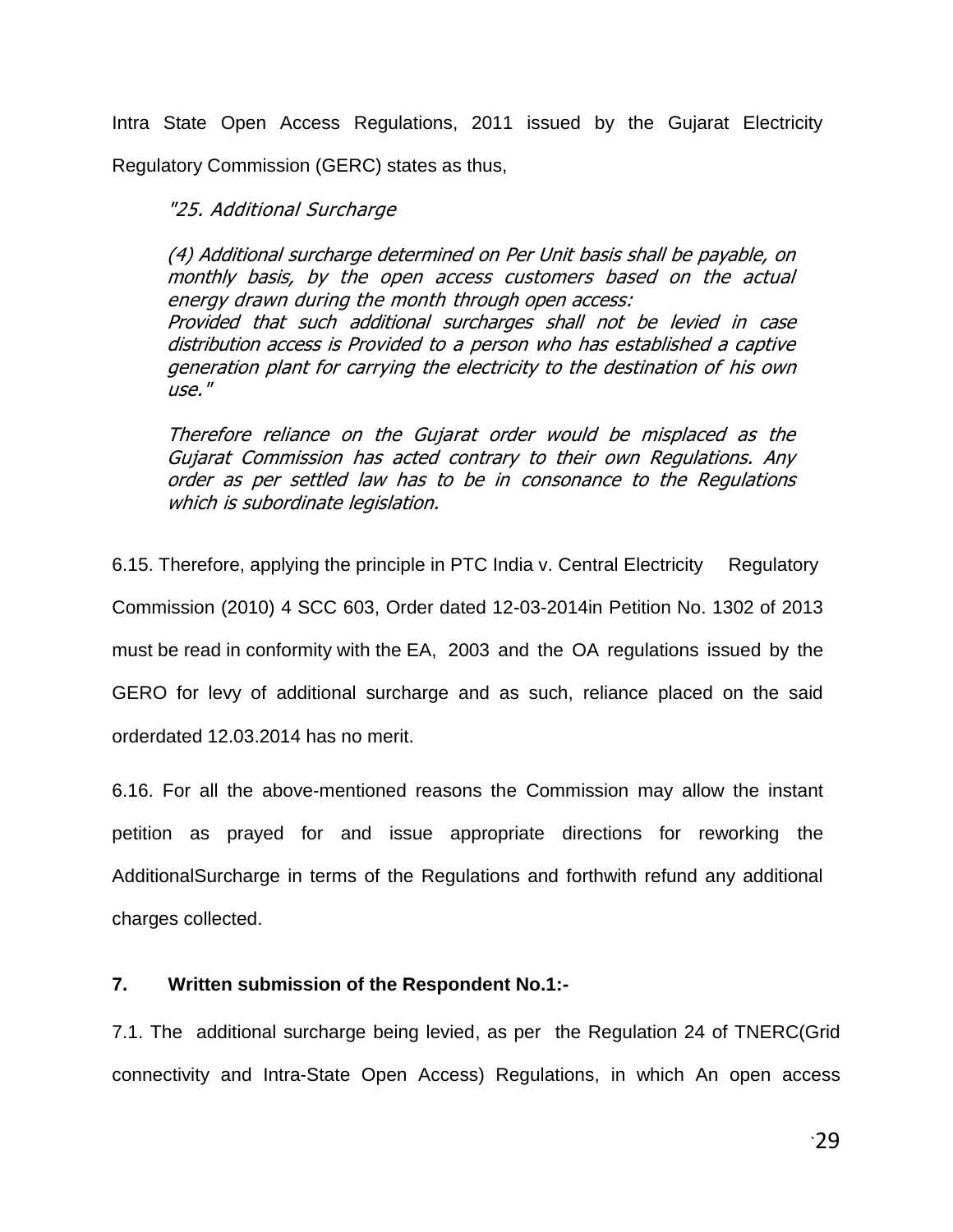customer, receiving supply of electricity from a person other than the distribution licensee of his area of supply, shall pay to the distribution licensee an additional surcharge on the charges of wheeling, in addition to wheeling charges and crosssubsidy surcharge, to meet out the fixed cost of such distribution licensee arising out of his obligation to supply as provided under subsection (4) of section 42 of the Act.

7.2. M/s Birla carbon is a generator and TANGEDCO has not billed any additional surcharge as mentioned by the Petitioner. Therefore the petitioner is not liable to pay additional surcharge to TANGEDCO. Hence the petitioner"s claim is false and has to be dismissed.

7.3. In the Additional affidavit filed by TANGEDCO on 24.12.2020 inpara 6 it is mentioned as follows:

"It is submitted that TANGEDCO considered OA Energy consumption for arriving additional Surcharge instead of OA scheduled energy, since Cross subsidy is also being collected for the units consumed from Open Access. It is further submitted that apportionment of cost should be for actual utilisation only."

7.4. The major stake holders raised the objections regarding above methodology.

• Indian Electricity Exchange Limited (No.IEX/RA/108/20-21 27th Jan., 2021) in its objection has stated as follows:-

a) Notwithstanding the fallacies and deficiencies in the claim itself, the computation of revised claim of Rs.1.23/kWh suffers from few anomalies, as mentioned below for such items: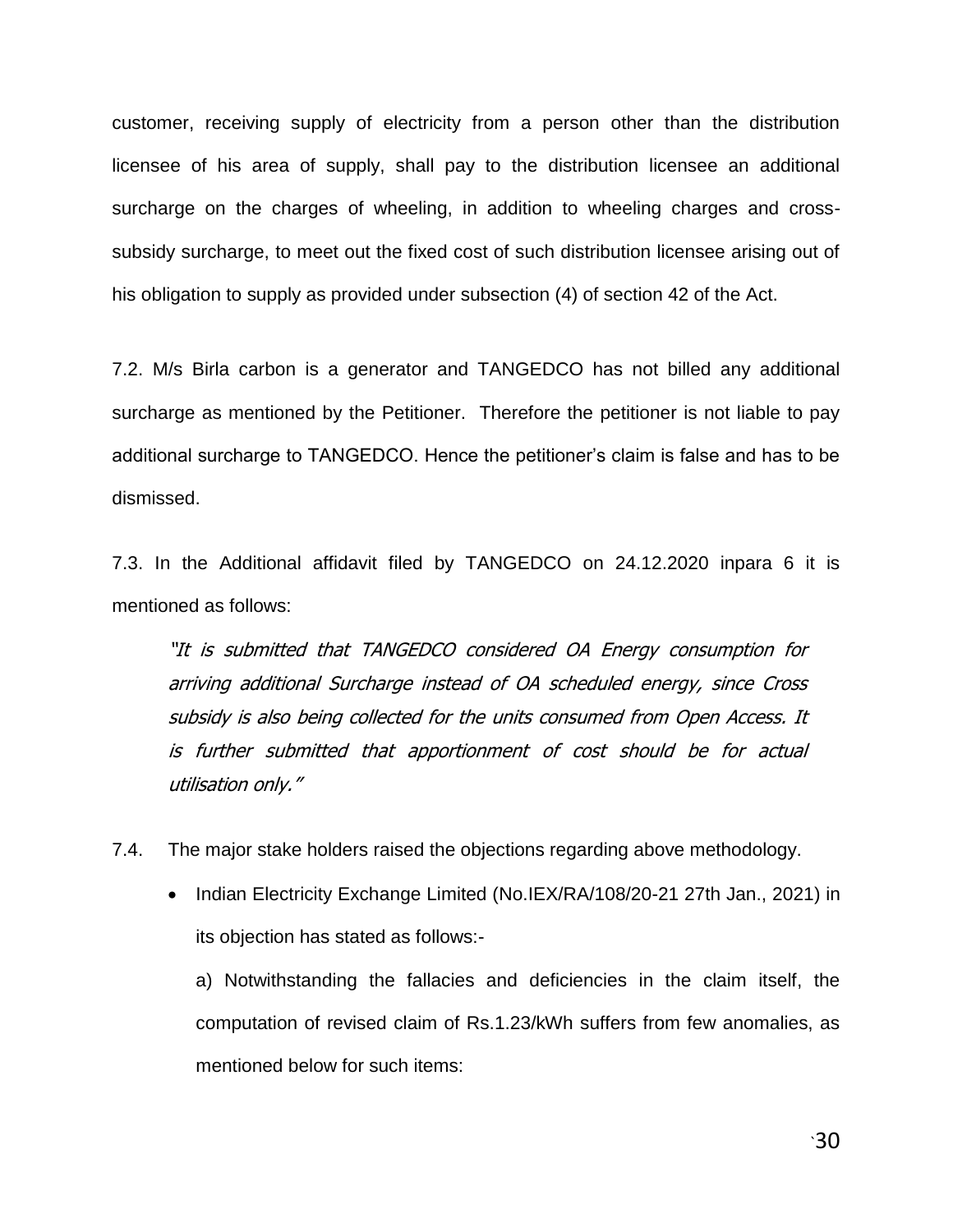S.N 28-OA scheduled energy corresponding to OA allowed (avg.) of 469.84 MW should be considered.

 Tamil Nadu Spinning Mills" Association (Date: 28.01.2021) in its objection and Tamil Nadu Electricity Consumers" Association in its objection has stated the same objection.

7.5. After considering the views and suggestion the Commission passed the order in M.P.No.18 of 2020 dated 15.04.2021 as follows.

"8.22. Applicability of Additional Surcharge: In view of the above observations, the Commission decides that –

 The Open Access consumers shall pay the Additional Surcharge at the rate of Re.0.70 per kWh on the quantum of the electricity scheduled by them. "

7.6. The TANGEDCO is following the order without any deviations and has billed the Additional Surcharge for the Scheduled Energy only. The additional surcharge was arrived based on Gujarat ERC model and the same analogy was followed.

7.7. TheHon"ble Gujarat Electricity Regulatory Commission in its order dated 12.03.2014 in the Petition No.1302 of 2013, for determination of additional surcharge in para 11 is as follows.

"In view of above observations, we decide that the present petition succeeds. The petitioner is eligible to recover the additional surcharge as per the provisions of the Electricity Act, 2003, National Electricity Policy, Tariff Policy and GERC (Terms and Conditions of Intra-State Open Access) Regulations, 2011. The Additional Surcharge determined based on the data for period April, 2013 to September, 2013 of the petitioner works out to Rs.0.42 per kWh. The additional surcharge of Rs.0.42 per kWh shall be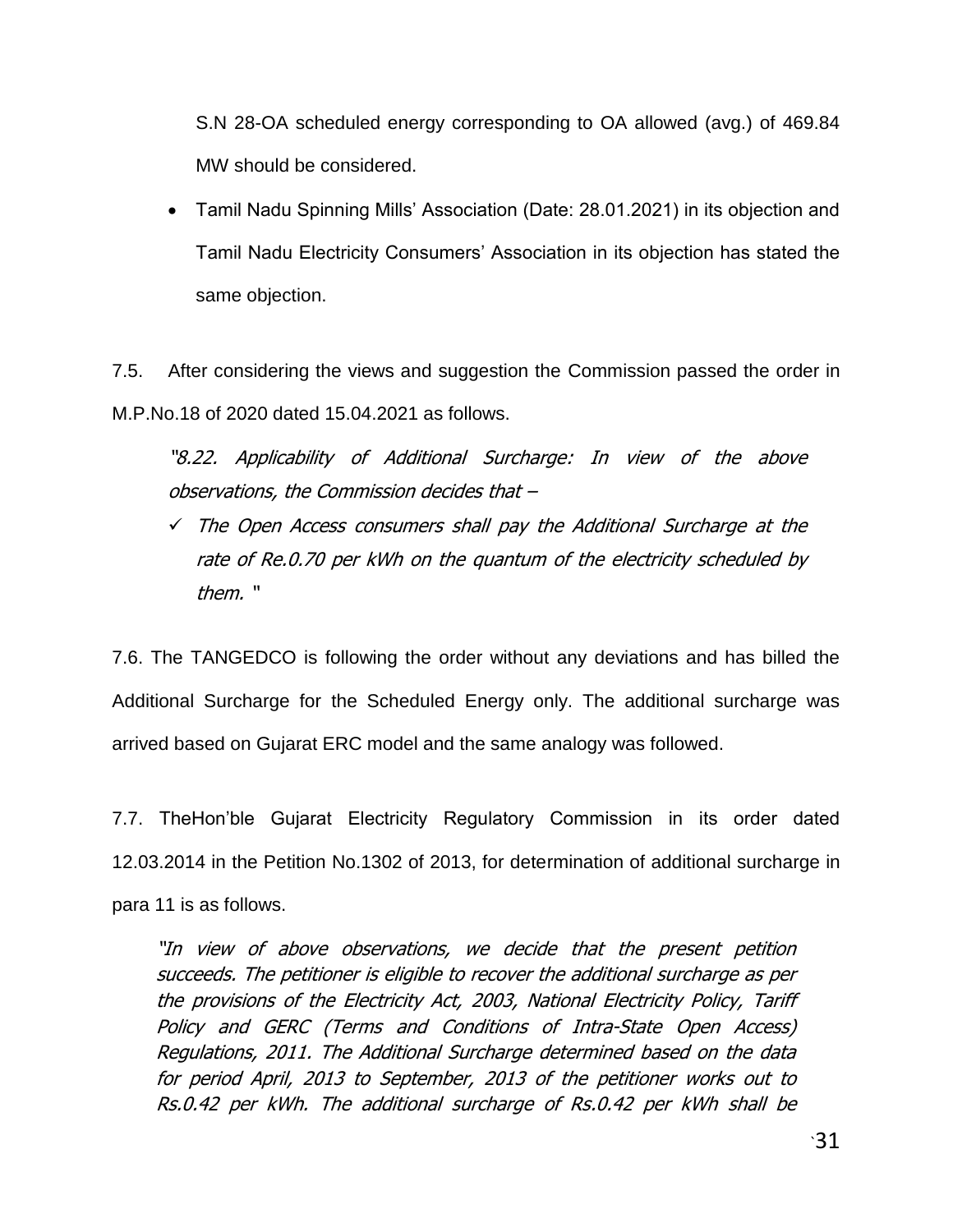applicable to the consumers of the co-petitioner, viz. MGVCL, UGVCL, PGVCL and DGVCL, who avail power through open access from any source other than their respective DISCOMs and for the open access transaction commencing from 1st April, 2014 to 30th September, 2014. The Additional Surcharge shall be levied on the quantum of electricity scheduled by such consumers."

7.8.In view of the above reasons it is humbly prayed to dismiss the petition and thus render Justice.

# **8. Findings of the Commission:-**

8.1. The petitioner is engaged in the business of the generation of Electricity. The power so generated is sold to various Third party consumers and the surplus power generated in its Captive generating plant is consumed under OA agreement. The prayer of the petitioner in this petition is to direct the TANGEDCO to levy the Additional surcharge on Open Access pursuant to orders passed by the Commission in its Order dated 15.04.2021 in M.P.No.18 of 2020 on the units equivalent to the actual quantum of energy drawn and consumed only.

8.2. The petitioner has stated that it has executed Short-Term Open access Agreement with the following consumers under the arrangement of Third party sale.

| SI. No.        | <b>Company Name</b>                               | HT SC No.    | Contracted<br>Quantum |
|----------------|---------------------------------------------------|--------------|-----------------------|
|                | M/s. Hyundai Motors India Ltd                     | 099094110277 | <b>16 MW</b>          |
| $\overline{2}$ | M/s. Renault Nissan Automotive India<br>Pvt. Ltd. | 099094110759 | 7 MW                  |
| 3              | M/s. Wipro Ltd.                                   | 099094010742 | 2 MW                  |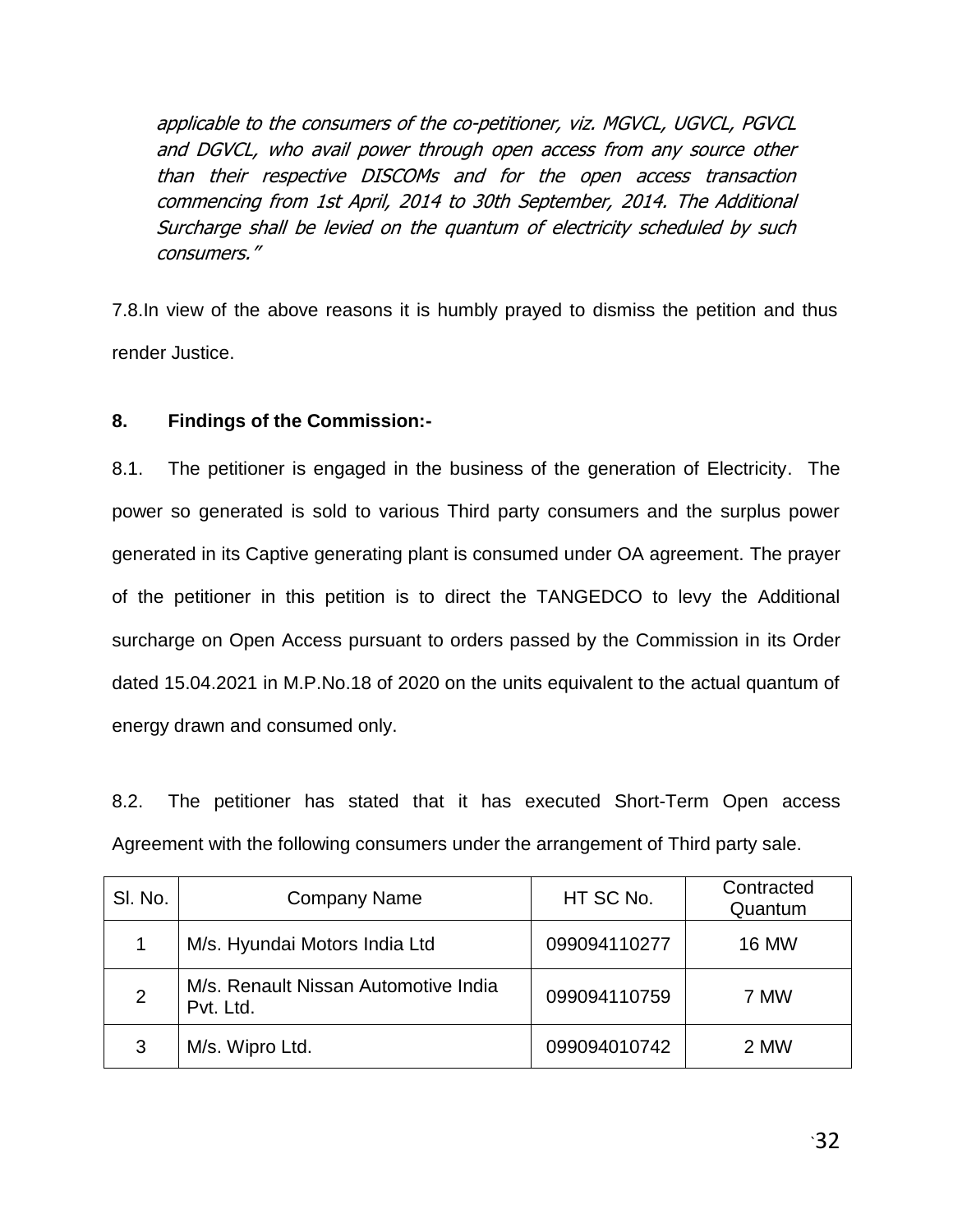| 4 | M/s. Bannari Amman Spinning Ltd.,<br>Erode                  | 049094260219 | 0.6 MW |
|---|-------------------------------------------------------------|--------------|--------|
| 5 | M/s. Bannari Amman Spinning Ltd.,<br>Coimbatore Metro       | 039094350340 | 0.8 MW |
| 6 | M/s. Shiva Mills Ltd.                                       | 059094500084 | 1 MW   |
| 7 | M/s. Shiva Tex Yarn Ltd., (Unit-II)                         | 039094350351 | 1.5 MW |
| 8 | M/s. Bannari Amman Spinning Ltd.,<br><b>Unit-I Dindigul</b> | 059094500171 | 1 MW   |
| 9 | M/s. Bannari Amman Spinning Ltd.,<br>Unit-II Dindigul       | 059094500279 | 4 MW   |

In adherence of the TNERC"s Intra State Open Access Regulations, the Open Access consumers under this arrangement are bound to pay the Cross subsidy surcharge as well as Additional Surcharge. But this petition has been filed due to non-adherence to such provisions by the Respondents which requires OA consumers to be billed for additional surcharge on per Unit basis on the actual energy drawn during the month, whereas the Respondents after initially correctly invoicing on such basis have changed the manner of invoicing to the "Energy units scheduled" on an incorrect understanding of the Orders.

8.3. The Petitioner argues that with reference to the Regulation 24(4) i.e., "*(4) Additional surcharge determined on per unit basis shall be payable, on monthly basis, by the open access customers based on the actual energy drawn during the month through open access* ", the levy of Additional surcharge shall be on the quantum of electricity actually adjusted by them in conformity with the Regulations, but not on the energy scheduled by them; and it is also contrary to the statutory provisions of the Commission.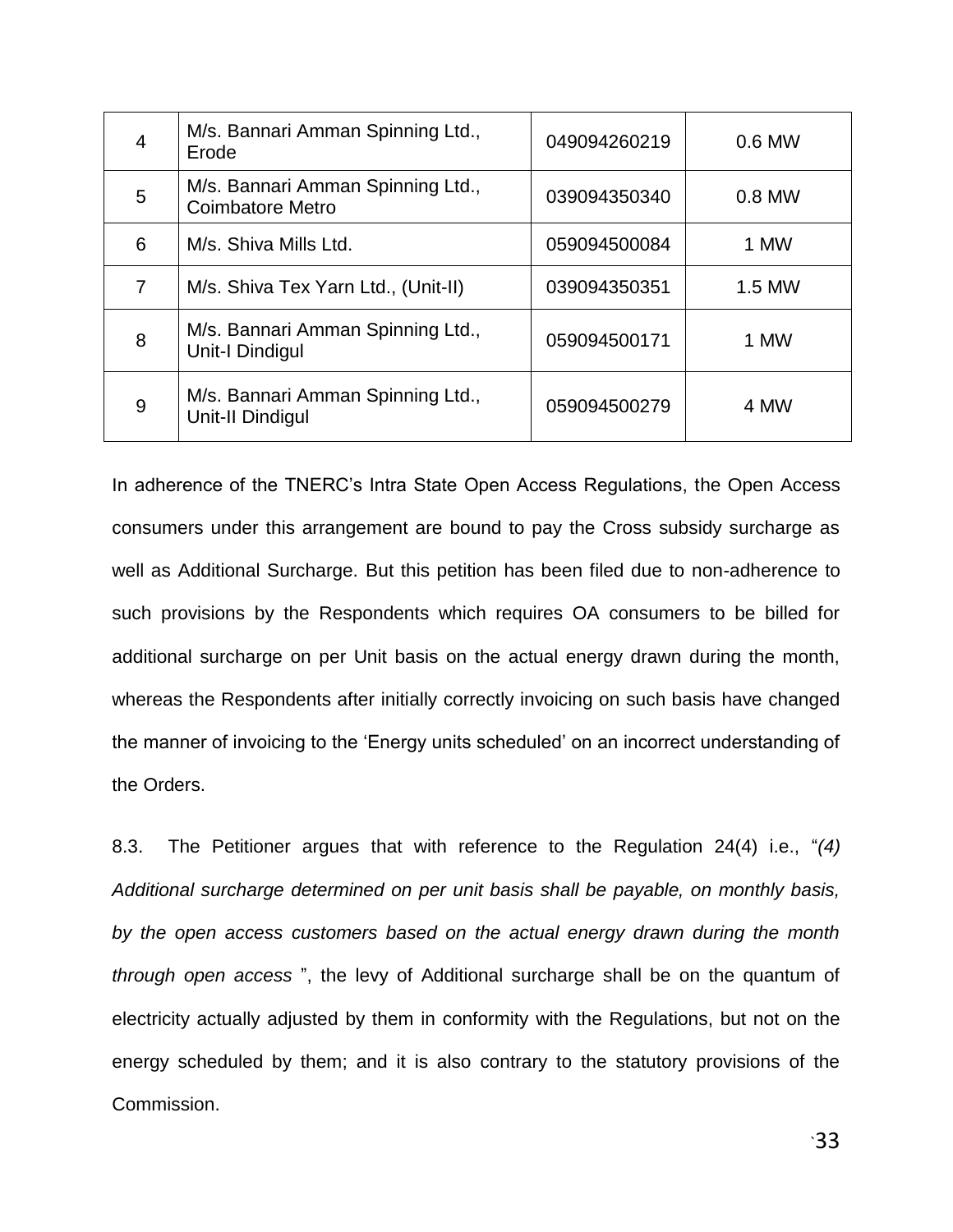8.4. In this connection, the Petitioner has elaborated the levy of Additional surcharge by the TANGEDCO in one of its 3<sup>rd</sup> party consumer as below:

Details of Energy supplied to Hyundai Motors by Birla Carbon in August 2021:

| SLDC approved and contracted quantum to Hyundai Motors :  |    | <b>16 MW</b>               |
|-----------------------------------------------------------|----|----------------------------|
| SLDC approved and contracted quantum with losses to       |    |                            |
| M/s.Hyundai Motors                                        |    | 16.383 MW                  |
| Total Units if BCI supplied 100% to Hyundai Motors        | ÷. | 1,19,04,000 Units          |
|                                                           |    | (=16000*24*31 units)       |
| Actual supplied units to Hyundai by Birla carbon          | ÷. | 1,08,48,820 units          |
| Shortfall or short supply to 100% quantum of 16 MW to     |    |                            |
| Hyundai by Birla Carbon                                   | ÷. | 10,55,180 units            |
| TANGEDCO has levied additional surcharge for units        |    |                            |
| Considering losses too                                    |    | 1,21,89,228 units          |
|                                                           |    | $(16000*24*31/(1-2.34\%))$ |
| Additional surcharge levied to M/s. Hyundai by TANGEDCO : |    | Rs.85,32,459               |
|                                                           |    | $(1,21,89,228*0.70,$       |
|                                                           |    | 70 paisa per unit)         |
| TANGEDCO would have levied for actual energy supplied     |    |                            |
| even with losses extremely                                |    | 77,76,136                  |
| (=(1,08,48,820/(1-2.34%))*0.70, 70 paisa per unit)        |    |                            |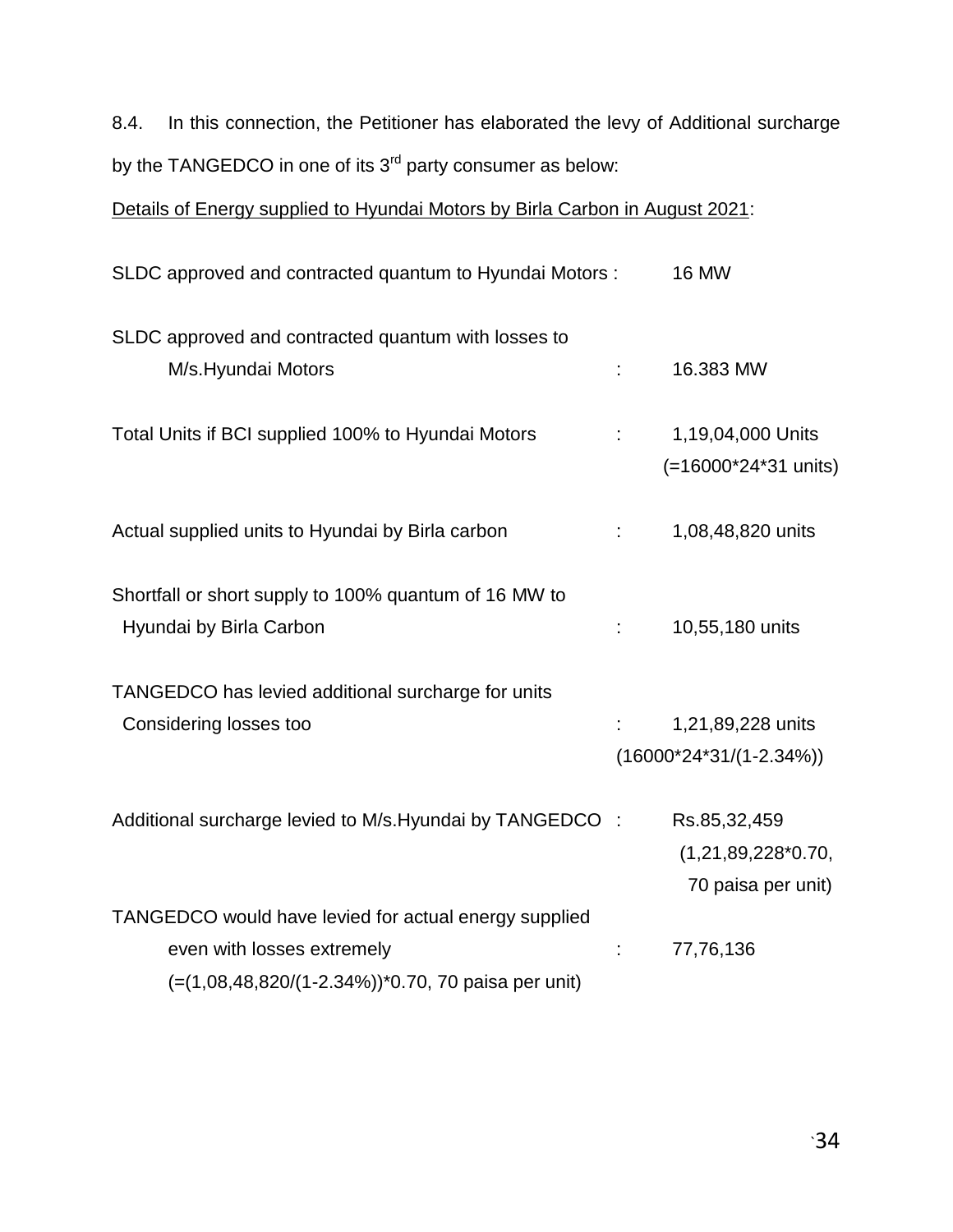# Extra Additional surcharge levied to M/s. Hyundai by TANGEDCO : Rs.7,56,323 (Rs.85,32,459-Rs.77,76,136)

From the above, the petitioner made allegation that the Respondent gained additional revenue of Rs.7,56,323. Thus the difference in Additional surcharge arises due to difference between the scheduled energy and the actual energy drawn by a consumer, as there is a significant amount of energy that is lost in the form of Transmission and Distribution losses, line loss etc.,

8.5. Before going into the prayer of the petitioner, the fundamentals adopted by the Commission in determination of Additional Surcharge shall have to be seen. It would be relevant to state that, in the petition M.P.18 of 2020 wherein the TANGEDCO has sought to fix the Additional surcharge, it was sought to approve and fix the Additional surcharge at the rate of Rs.1.40 per Unit. TANGEDCO has stated that the Fixed cost per unit sold to consumers (including OA consumption) is Rs.2.35 per Unit, but the Respondent is recovering the Demand charges only to the extent of Rs.0.95 per Unit, resulting in the gap of recovery of Fixed cost of Rs.1.40 / unit. Based on this calculation, TANGEDCO sought to fix Rs.1.40 per unit as Additional surcharge payable by OA consumers. The Commission was not satisfied with this method of calculation for arriving at the Additional surcharge since the method does not take into account the block-wise consumption under OA purchase of power. Hence the Commission directed the Respondent to file the revised calculation of Additional surcharge following the Gujarat model of computation. Under this method, TANGEDCO prayed to fix the Additional surcharge at Rs.1.23 per unit.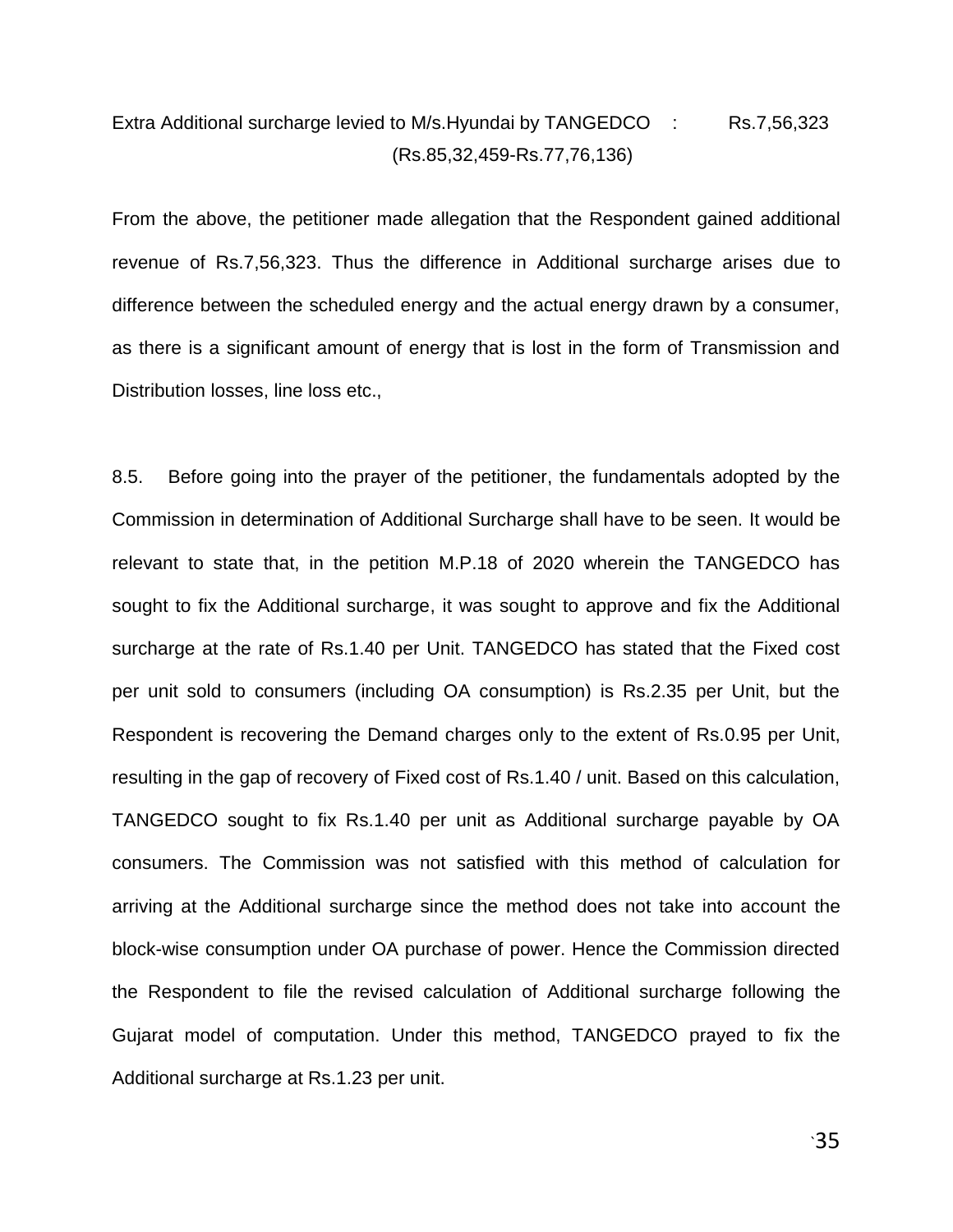On filing of the affidavit, Commission called for stakeholders comments. Taking into account of all the stakeholders' comments and the Fixed cost details, OA quantum details furnished by the TANGEDCO, the Commission determined in its Order of M.P.18 of 2020 dated 15.04.2021 the Additional Surcharge at Re.0.85 per unit which is limited to Re.0.70 per unit to be collected by the TANGEDCO on the energy scheduled by the consumer.

8.6. It is afact that when an Open Access consumer prefer power purchase from a generator other than the Distribution Licensee, certain quantum of power is scheduled by such OA consumer through SLDC without availing power from the Distribution Licensee, and as result, the Discom/SLDC has to back down its scheduling to the equivalent extent of power for which incurring of fixed cost is unavoidable. The actual consumption at the consumer end may be lesser or higher than the power scheduled, but the quantum of backing down always depends on the scheduled capacity of the OA consumer. The rationale behind the levy of Additional surcharge is to compensate the unrecovered Fixed cost arising out for the obligation to supply. It has been well explained in the earlier Order of Additional surcharge determination by the Commission.

8.7. In the proceeding of M.P.18 of 2020, the Distribution licensee was sought to file the petition adopting the Gujarat model of Additional surcharge calculation. The TANGEDCO furnished all the details following the same method and also furnished the OA quantum under "OA scheduled energy" for determination of Additional Surcharge. The same was taken by the Commission for computation of Surcharge. Since, it is a well established method of calculation, this Commission accepted the same in toto.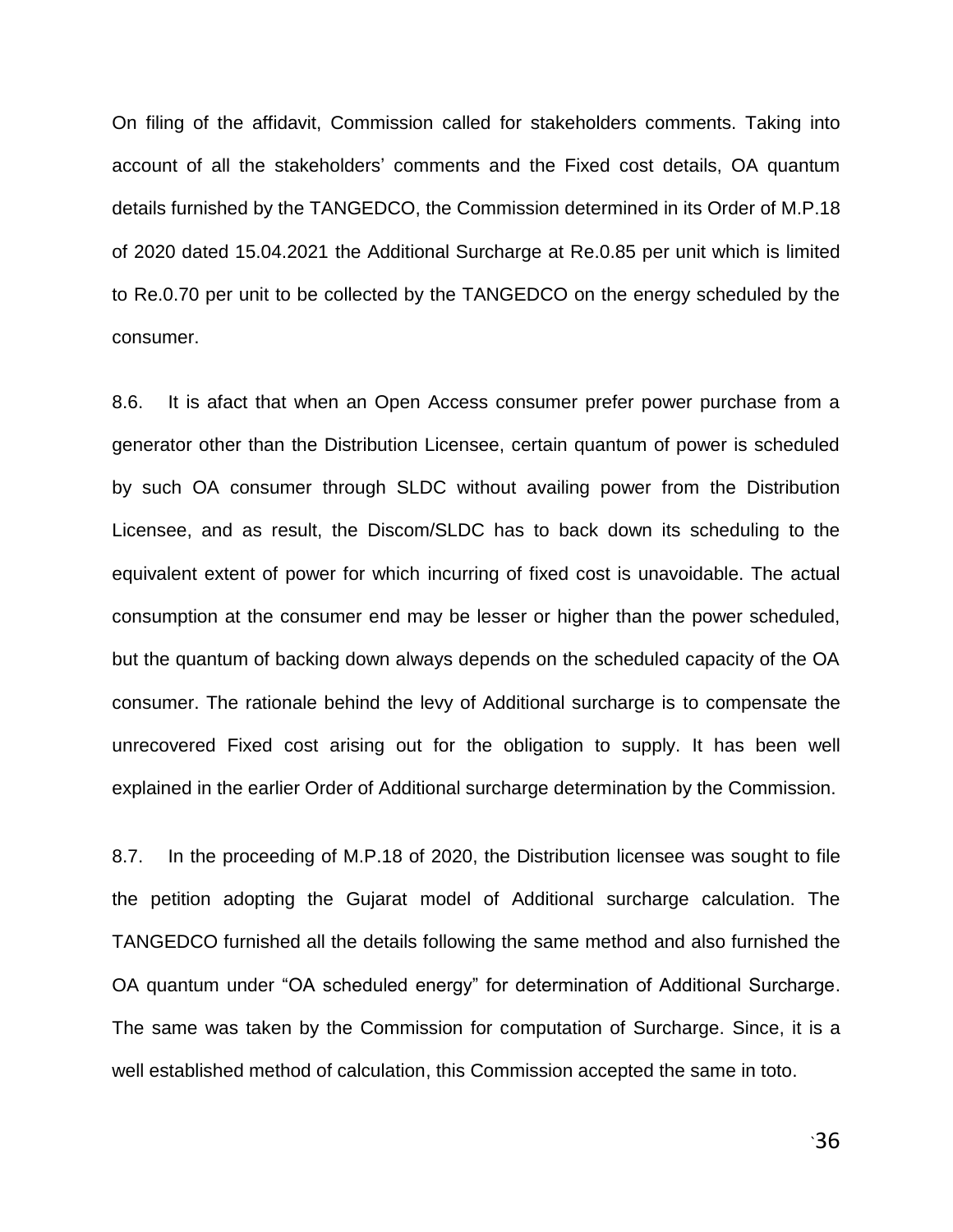8.8. Though the above method being followed in Gujarat has been adopted by this Commission, the present petition on hand of M/s.Birla Carbon India Private Limited has raised a question whether the Additional surcharge should be levied on the "Approved quantum" or "Actually drawn/consumed".

The petitioner has sought to contend that the order of the Commission dated 15-11- 2021 passed in M.P. No. 18 of 2020 directing the calculation of Additional Surcharge on the quantum of energy scheduled by the Open Access consumers is against Commission"s own regulation No. 24 (4) of TNERC Intra-State Open Access Regulations, 2014 and that in view of the ratio laid down in PTC India Vs. CERC (2010) 4 SCC 603, the regulation would prevail over the orders passed by a State Commission and hence, the Additional Surcharge has to be determined on the basis of units drawn as stipulated under the said Regulation 24 (4). The petitioner has also cited the decision of Punjab and Delhi Electricity Regulatory which provide for determination of Additional Surcharge on the basis of units drawn and also has argued that even the Gujarat Regulations provide only for determination of Additional Surcharge on the actual energy drawn and hence, the decision of GERC relied upon in the impugned order is misplaced. Per contra, the respondents have placed reliance on the order dated 12-03- 2014 of GERC in Petition No.1302/2013 for sustaining its case. In the backdrop of the above contention, the crucial issue which arises for conclusion whether the orders in M.P. No. 18 of 2020 providing for calculation of Addition Surcharge on the quantum scheduled is erroneous and as against Regulation 24 (4) of the TNERC Open Access Regulation. However, the point which has been missed out both sides during the course of arguments is the block-wise scheduling of energy in respect of Open Access.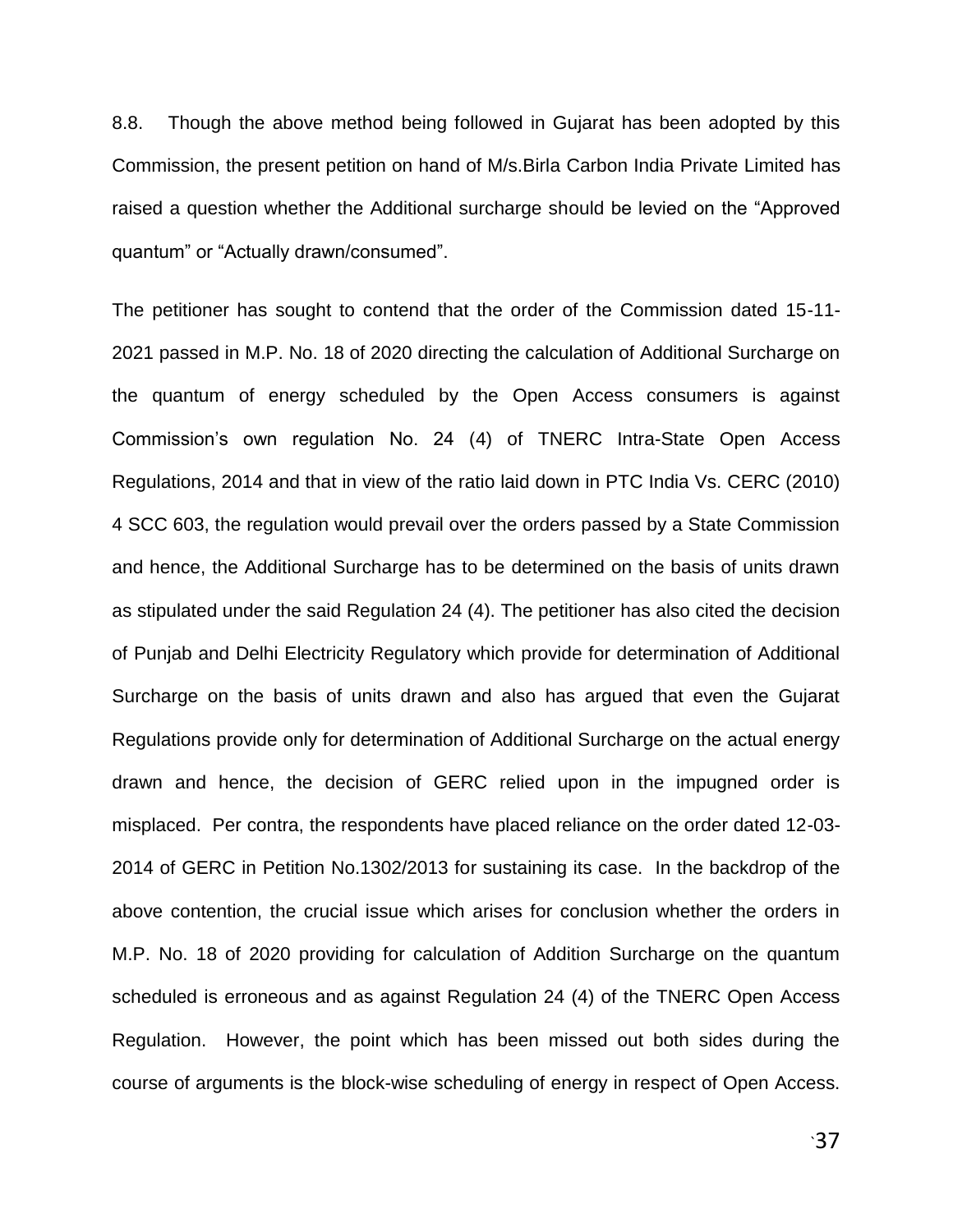While entire calculation of additional surcharge is arrived on the basis of 15 minutes block wise energy allocated by the SLDC in the petitioner"s case, the scheduling is neither made by the petitioner nor insisted by the Respondent.

In such context, the applicability of scheduled power for collection of Additional Surcharges does not arise. The order in M.P. No.18 of 2020 cannot read in between lines to bring in a system i.e. scheduling which is not present in the transaction between the petitioner and the respondent.

8.9. The calculation of Additional surcharge for the month of August 2021 in respect of Hyundai Motors case, clearly shows that the Respondent has levied the additional surcharge on the "Approved quantum". The "Approved quantum", "Scheduled quantum" and "Actually adjusted quantum" cannot be same forever. The Approved quantum is the capacity upto which an OA consumer can purchase to a maximum level through this agreement, whereas the scheduled quantum is the quantity of power scheduled ahead during every block by such OA consumer. The adjusted quantum is the quantum of power adjusted against the consumption of the consumer which purely depends on its industrial consumption. The respondent has no "Scheduled quantum" in respect of the petitioner"s case to confer the authority levy the additional surcharge on the entire approved quantum and the entire levy is based on the allocation done in 15 minutes block. Hence, we decide that the Additional surcharge levied on the "Approved quantum" is not correct.

8.10. Taking into account of all the above circumstances and facts, we are of the well considered view that the Additional surcharge shall be levied on the quantum of OA